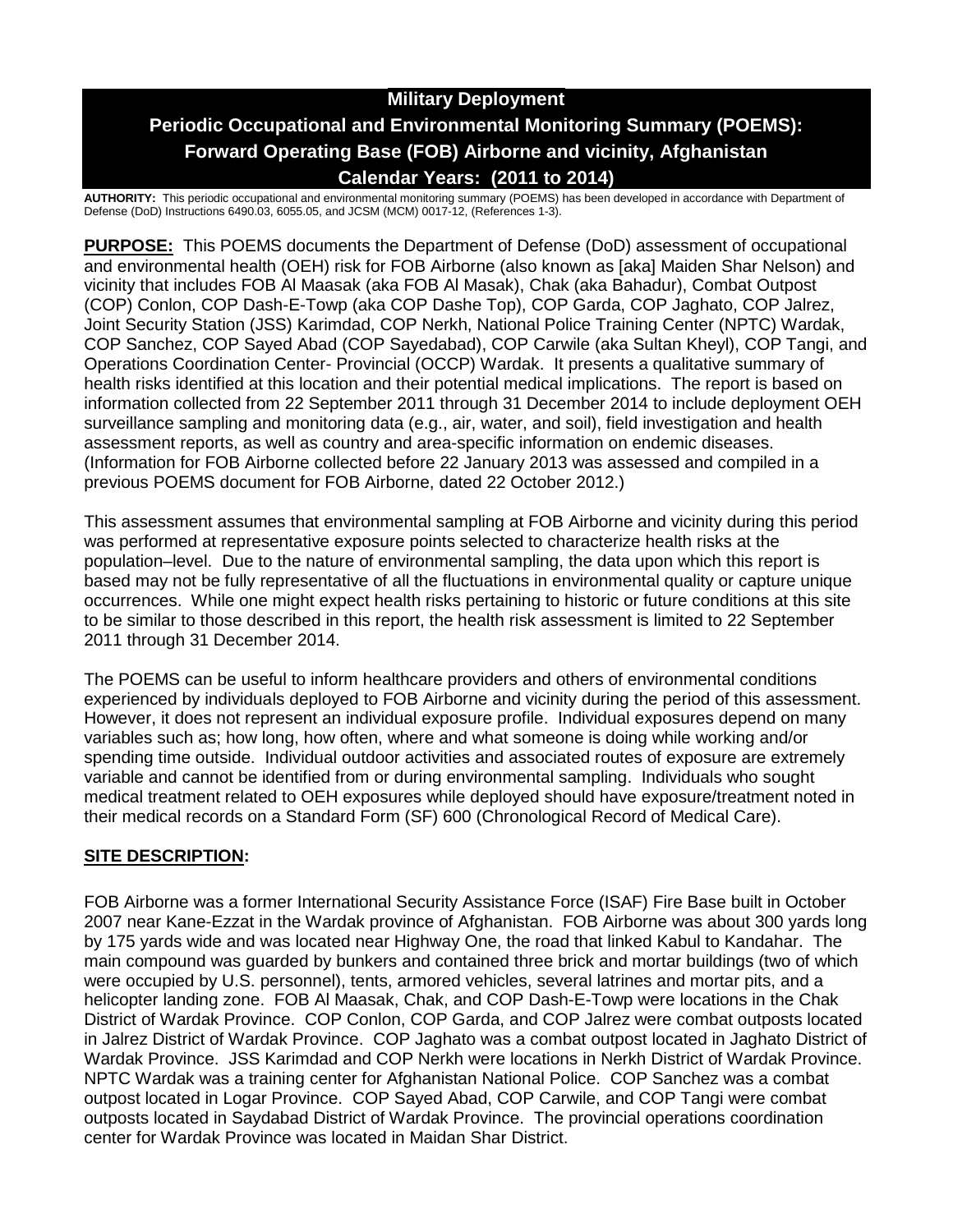**SUMMARY:** Conditions that may pose a Moderate or greater health risk are summarized in Table 1. Table 2 provides population based risk estimates for identified OEH conditions at FOB Airborne and vicinity. As indicated in the detailed sections that follow Table 2, controls established to reduce health risk were factored into this assessment. In some cases, e.g., ambient air, specific controls are noted, but not routinely available/feasible.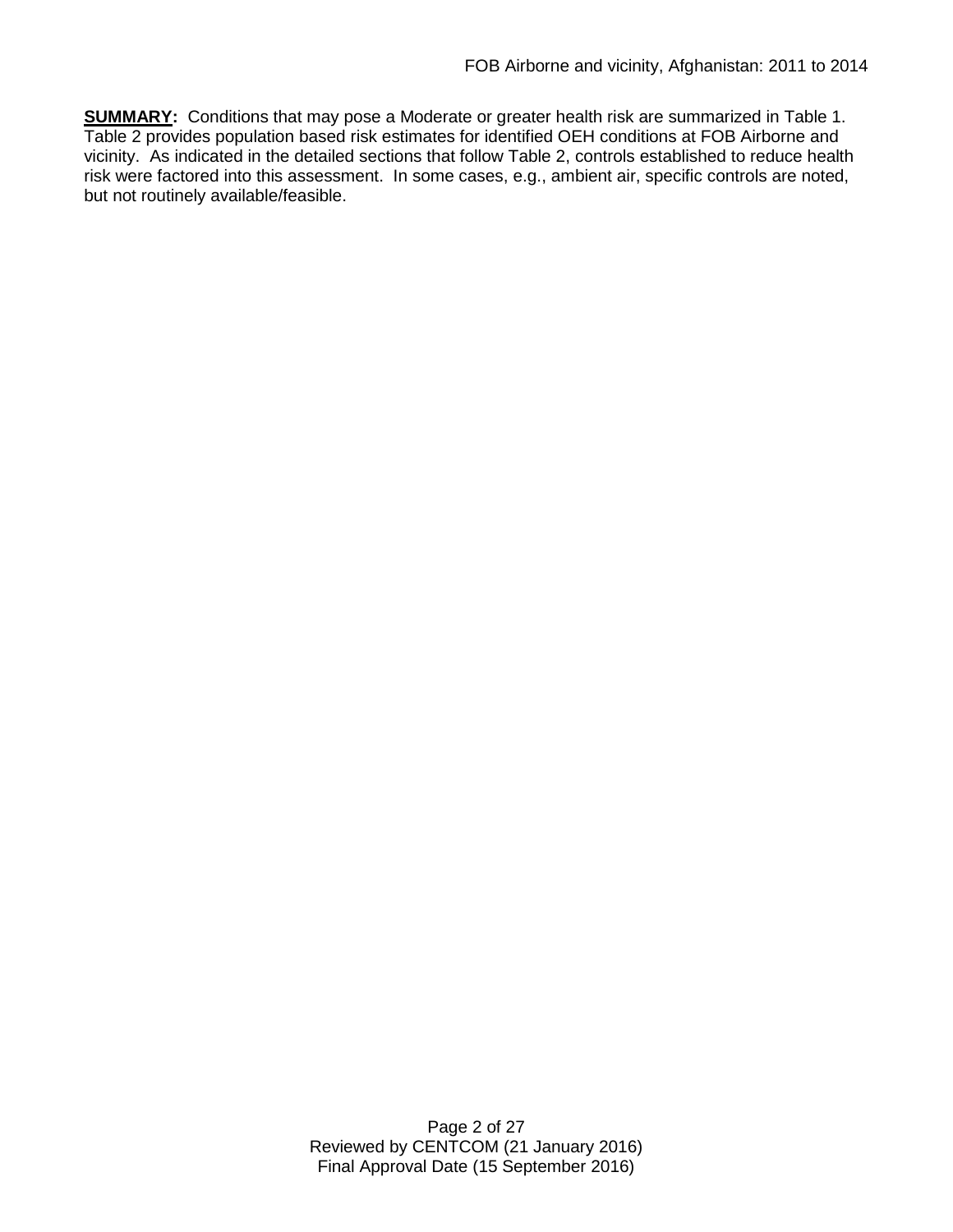# **Table 1: Summary of Occupational and Environmental Conditions with MODERATE or Greater Health Risk**

## **Short-term health risks & medical implications:**

The following hazards may be associated with potential acute health effects in some personnel during deployment at FOB Airborne and vicinity:

Food/waterborne diseases (e.g., bacterial diarrhea, hepatitis A, typhoid/paratyphoid fever, diarrhea-cholera, diarrheaprotozoal, brucellosis, hepatitis E); other endemic diseases (malaria, cutaneous leishmaniasis (acute), Crimean-Congo hemorrhagic fever, sandfly fever, scrub typhus(mite-borne), leptospirosis, Tuberculosis (TB), rabies, anthrax, Q fever); and heat stress. For food/waterborne diseases (e.g., bacterial diarrhea, hepatitis A, typhoid/paratyphoid fever, diarrhea-cholera, diarrhea-protozoal, brucellosis, hepatitis E), if ingesting local food and water, the health effects can temporarily incapacitate personnel (diarrhea) or result in prolonged illness (hepatitis A, typhoid/paratyphoid fever, brucellosis, hepatitis E). Risks from food/waterborne diseases may have been reduced with preventive medicine controls and mitigation, which includes hepatitis A and typhoid fever vaccinations and only drinking from approved water sources in accordance with standing CENTCOM policy. For other vector-borne endemic diseases (malaria, cutaneous leishmaniasis (acute), Crimean-Congo hemorrhagic fever, sandfly fever, scrub typhus (mite-borne), these diseases may constitute a significant risk due to exposure to biting vectors; risk reduced to 'Low' by proper wear of the treated uniform, application of repellent to exposed skin, bed net use, and appropriate chemoprophylaxis, as well as minimizing areas of standing water and other vectorbreeding areas. For water contact diseases (leptospirosis) activities involving extensive contact with surface water increase risk. For respiratory diseases (TB), personnel in close-quarter conditions could have been at risk for person-to-person spread. Animal contact diseases (rabies, anthrax, Q fever), pose year-round risk. For heat stress, risk can be greater during months of July through August, and greater for susceptible persons including those older than 45, of low fitness level, unacclimatized, or with underlying medical conditions, and those under operational constraints (equipment, PPE, vehicles). Risks from heat stress may have been reduced with preventive medicine controls, work-rest cycles, proper hydration and nutrition, and mitigation.

Air quality: For inhalable coarse particulate matter less than 10 micrometers in diameter (PM<sub>10</sub>) from environmental dust, the PM<sub>10</sub> overall short-term health risk was not evaluated due to insufficient data. For inhalable fine particulate matter less than 2.5 micrometers in diameter ( $PM_{2.5}$ ) from environmental dust, the  $PM_{2.5}$  overall short-term health risk was not evaluated due to insufficient data. However, the entire FOB Airborne and vicinity area is an arid and dust-prone desert environment, also subject to vehicle traffic. Consequently, exposures to  $PM_{10}$  and  $PM_{2.5}$  may vary, as conditions may vary, and may result in mild to more serious short-term health effects (e.g., eye, nose or throat and lung irritation) in some personnel while at this site, particularly exposures to high levels of dust such as during high winds or dust storms. For PM<sub>10</sub> and PM2.5, certain subgroups of the deployed forces (e.g., those with pre-existing asthma/cardio-pulmonary conditions) are at greatest risk of developing notable health effects. Burn pits were reported in operation at FOB Airborne and vicinity. The  $PM_{10}$  and the PM<sub>2.5</sub> overall short-term health risks specifically for burn pits were not evaluated due to 'insufficient environmental samples collected near burn pits provided for analysis'– see Section 10.7. Where burn pits exist, exposures may vary, and exposures to high levels of  $PM_{10}$  and  $PM_{2.5}$  from smoke may result in mild to more serious short-term health effects (e.g., eye, nose or throat and lung irritation) in some personnel and certain subgroups. Although most short-term health effects from exposure to particulate matter and burn pit smoke should have resolved post-deployment, providers should be prepared to consider the relationship between deployment exposures and current complaints. Some individuals may have sought treatment for acute respiratory irritation. Personnel who reported with symptoms or required treatment while at site(s) with burn pit activity should have exposure and treatment noted in medical record (e.g., electronic medical record and/or on a Standard Form (SF) 600 (*Chronological Record of Medical Care*).

#### **Long-term health risks & medical implications:**

The following hazards may be associated with potential chronic health effects in some personnel during deployment at FOB Airborne and vicinity:

Air quality: For inhalable fine particulate matter less than 2.5 micrometers in diameter ( $PM_{2.5}$ ) from environmental dust, the overall long-term health risk was not evaluated due to insufficient data. Inhalable coarse particulate matter less than 10 micrometers in diameter ( $PM_{10}$ ) from environmental dust was not evaluated for long-term health risk due to no available health guidelines. However, the entire FOB Airborne and vicinity area is an arid and dust-prone desert environment, also subject to vehicle traffic, and conditions may have varied. Burn pits were reported in operation at FOB Airborne and vicinity. The PM<sub>10</sub> and the PM<sub>2.5</sub> overall long-term health risks were not evaluated at the burn pit locations at FOB Airborne and vicinity due to 'insufficient environmental samples collected near burn pits provided for analysis' and due to no available health guidelines for PM<sub>10</sub> - see Section 10.7. However, burn pit exposures may vary, as conditions may have varied. For inhalational exposure to high levels of dust containing PM $_{10}$  and PM $_{2.5}$ , such as during high winds or dust storms, and for exposures to burn pit smoke, it is considered possible that some otherwise healthy personnel, who were exposed for a long-term period to dust and particulate matter, could develop certain health conditions (e.g., reduced lung function, cardiopulmonary disease). Personnel with a history of asthma or cardiopulmonary disease could potentially be more likely to develop such chronic health conditions. While the dust and particulate matter exposures and exposures to burn pits are acknowledged, at this time there were no specific recommended, post-deployment medical surveillance evaluations or

> Page 3 of 27 Reviewed by CENTCOM (21 January 2016) Final Approval Date (15 September 2016)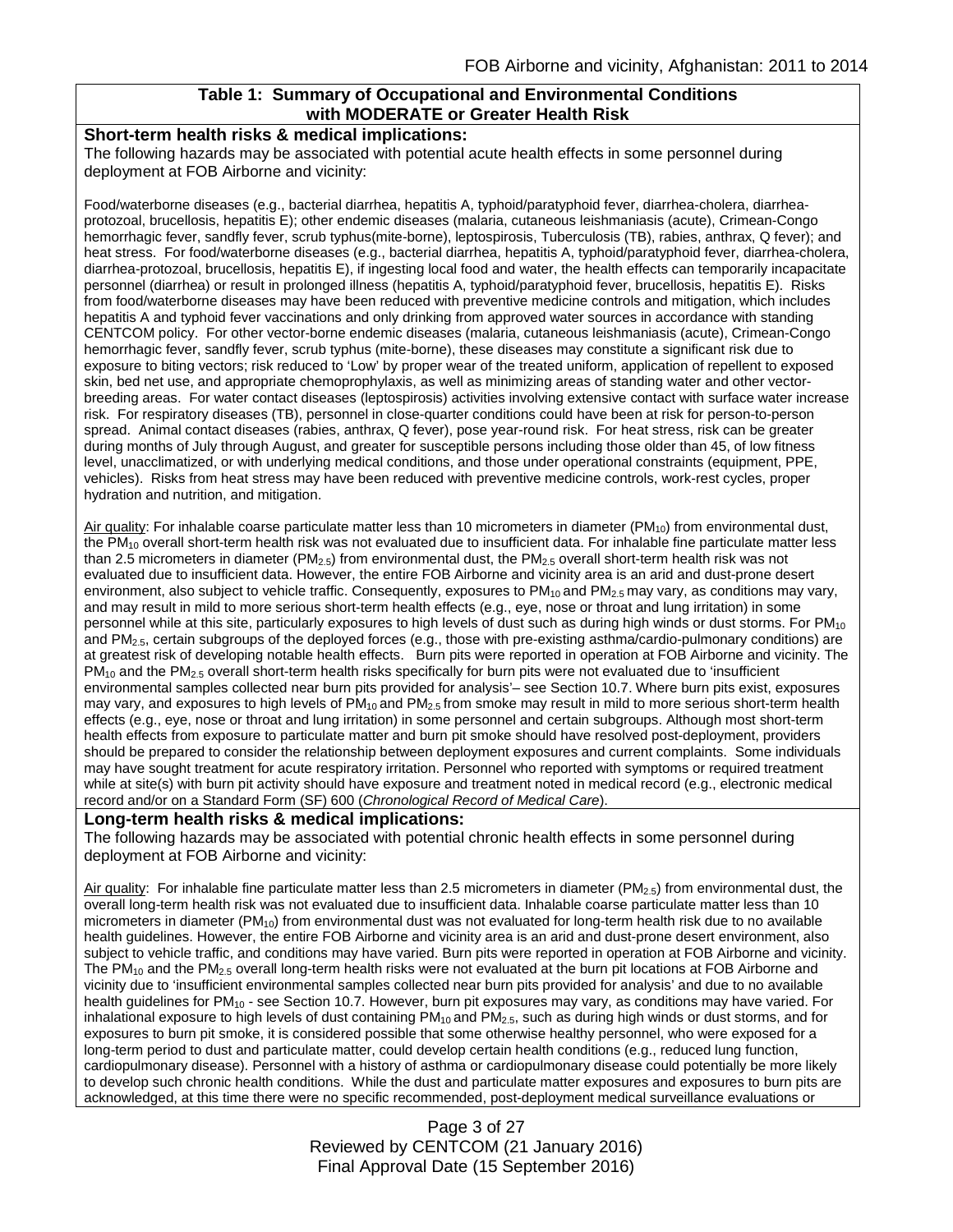treatments. Providers should still consider overall individual health status (e.g., any underlying conditions/susceptibilities) and any potential unique individual exposures (such as burn pits/barrels, incinerators, occupational or specific personal dosimeter data) when assessing individual concerns. Certain individuals may need to be followed/evaluated for specific occupational exposures/injuries (e.g., annual audiograms as part of the medical surveillance for those enrolled in the Hearing Conservation Program; and personnel covered by Respiratory Protection Program and/or Hazardous Waste/Emergency Responders Medical Surveillance).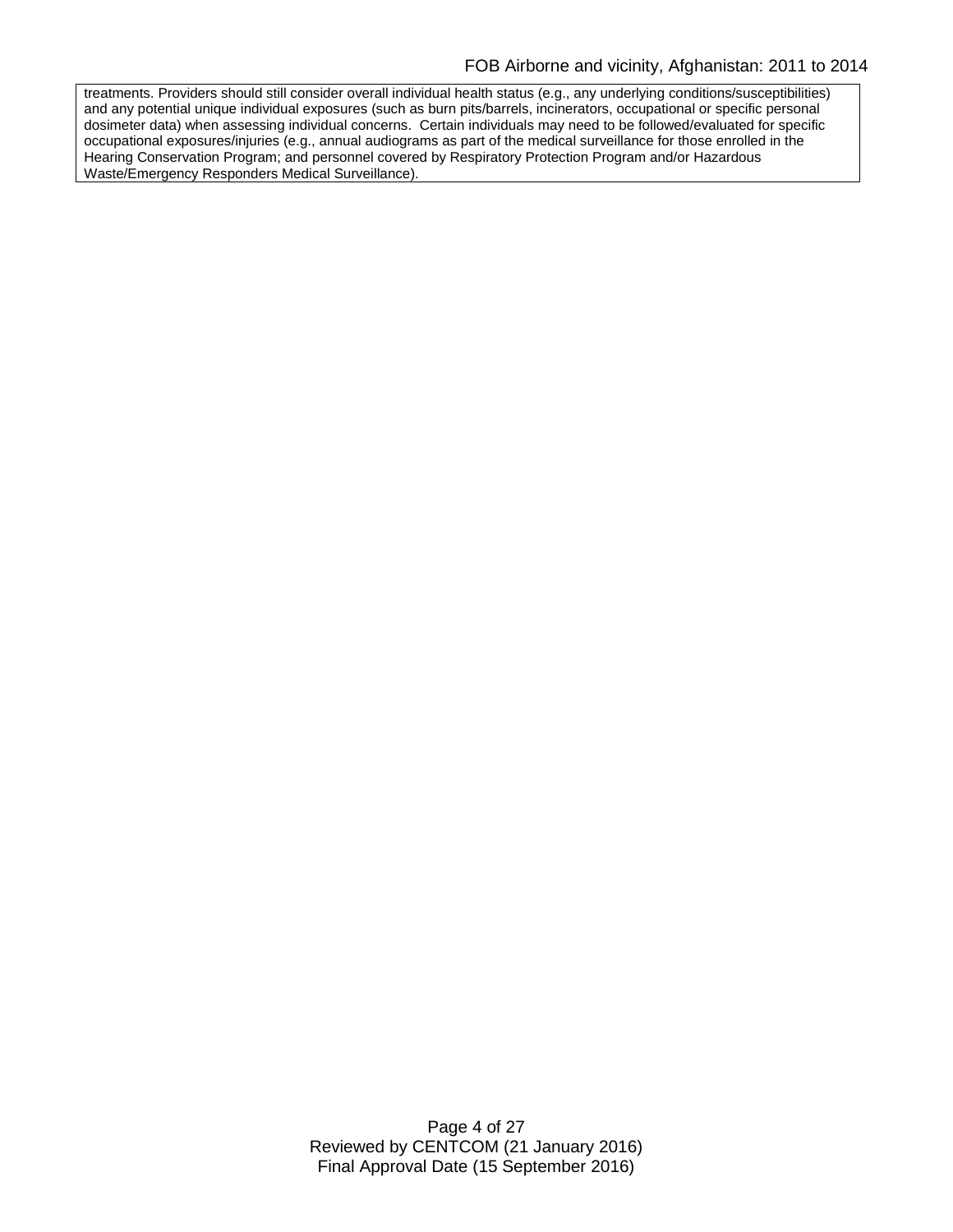**Table 2. Population-Based Health Risk Estimates - FOB Airborne and vicinity that includes FOB Al Maasak, Chak, COP Conlon, COP Dash-E-Towp, COP Garda, COP Jaghato, COP Jalrez, JSS Karimdad, COP Nerkh, NPTC Wardak, COP Sanchez, COP Sayed Abad, COP Carwile, COP Tangi, and OCCP Wardak. 1, 2**

| Source of<br><b>Identified Health</b><br>Risk <sup>3</sup>                        | Unmitigated Health Risk Estimate <sup>4</sup>                                                                                                                                                                                                                                                                                                                                                                                                                                                                                                                                                                                                      | <b>Control Measures</b><br>Implemented                                                                                                                 | <b>Residual Health Risk Estimate<sup>4</sup></b>                                                                                                                                                                                                                                                                                                                                                                                                                                                                                                                                                                                                   |
|-----------------------------------------------------------------------------------|----------------------------------------------------------------------------------------------------------------------------------------------------------------------------------------------------------------------------------------------------------------------------------------------------------------------------------------------------------------------------------------------------------------------------------------------------------------------------------------------------------------------------------------------------------------------------------------------------------------------------------------------------|--------------------------------------------------------------------------------------------------------------------------------------------------------|----------------------------------------------------------------------------------------------------------------------------------------------------------------------------------------------------------------------------------------------------------------------------------------------------------------------------------------------------------------------------------------------------------------------------------------------------------------------------------------------------------------------------------------------------------------------------------------------------------------------------------------------------|
| <b>AIR</b>                                                                        |                                                                                                                                                                                                                                                                                                                                                                                                                                                                                                                                                                                                                                                    |                                                                                                                                                        |                                                                                                                                                                                                                                                                                                                                                                                                                                                                                                                                                                                                                                                    |
| Particulate<br>matter less than<br>10 micrometers<br>in diameter<br>$(PM_{10})$   | Short-term:<br>Insufficient data to assess health risk.<br>Daily levels vary; acute health effects<br>(e.g., upper respiratory tract irritation)<br>more pronounced during peak days.<br>More serious effects are possible in<br>susceptible persons (e.g., those with<br>asthma/existing respiratory diseases).<br>Long-term: No health guidelines                                                                                                                                                                                                                                                                                                | Limiting strenuous<br>physical activities when air<br>quality is especially poor;<br>and actions such as<br>closing tent flaps,<br>windows, and doors. | Short-term:<br>Insufficient data to assess health risk.<br>Daily levels vary; acute health effects<br>(e.g., upper respiratory tract irritation)<br>more pronounced during peak days.<br>More serious effects are possible in<br>susceptible persons (e.g., those with<br>asthma/existing respiratory diseases).<br>Long-term: No health guidelines                                                                                                                                                                                                                                                                                                |
| Particulate<br>matter less than<br>2.5 micrometers<br>in diameter<br>$(PM_{2.5})$ | Short-term:<br>Insufficient data to assess health risk.<br>A majority of the time mild acute (short<br>term) health effects are anticipated;<br>certain peak levels may produce mild<br>eye, nose, or throat irritation in some<br>personnel and pre-existing health<br>conditions (e.g., asthma, or<br>cardiopulmonary diseases) may be<br>exacerbated.<br>Long-term:<br>Insufficient data to assess health risk.<br>A small percentage of personnel may<br>be at increased risk for developing<br>chronic conditions, particularly those<br>more susceptible to acute effects (e.g.,<br>those with asthma/pre-existing<br>respiratory diseases). | Limiting strenuous<br>physical activities when air<br>quality is especially poor;<br>and actions such as<br>closing tent flaps,<br>windows, and doors. | Short-term:<br>Insufficient data to assess health risk.<br>A majority of the time mild acute (short<br>term) health effects are anticipated;<br>certain peak levels may produce mild<br>eye, nose, or throat irritation in some<br>personnel and pre-existing health<br>conditions (e.g., asthma, or<br>cardiopulmonary diseases) may be<br>exacerbated.<br>Long-term:<br>Insufficient data to assess health risk.<br>A small percentage of personnel may<br>be at increased risk for developing<br>chronic conditions, particularly those<br>more susceptible to acute effects (e.g.,<br>those with asthma/pre-existing<br>respiratory diseases). |
| $PM_{10}$                                                                         | Short-term: None identified.                                                                                                                                                                                                                                                                                                                                                                                                                                                                                                                                                                                                                       |                                                                                                                                                        | Short-term: None identified.                                                                                                                                                                                                                                                                                                                                                                                                                                                                                                                                                                                                                       |
| <b>Metals</b>                                                                     | Long-term: None identified.                                                                                                                                                                                                                                                                                                                                                                                                                                                                                                                                                                                                                        |                                                                                                                                                        | Long-term: None identified.                                                                                                                                                                                                                                                                                                                                                                                                                                                                                                                                                                                                                        |
| PM <sub>2.5</sub>                                                                 | Short-term: None identified.                                                                                                                                                                                                                                                                                                                                                                                                                                                                                                                                                                                                                       |                                                                                                                                                        | Short-term: None identified.                                                                                                                                                                                                                                                                                                                                                                                                                                                                                                                                                                                                                       |
| Metals                                                                            | Long-term: None identified.                                                                                                                                                                                                                                                                                                                                                                                                                                                                                                                                                                                                                        |                                                                                                                                                        | Long-term: None identified.                                                                                                                                                                                                                                                                                                                                                                                                                                                                                                                                                                                                                        |
| Semi Volatile<br>Organic                                                          | Short-term: None identified.                                                                                                                                                                                                                                                                                                                                                                                                                                                                                                                                                                                                                       |                                                                                                                                                        | Short-term: None identified.                                                                                                                                                                                                                                                                                                                                                                                                                                                                                                                                                                                                                       |
| Compounds<br>(SVOC) and<br>Volatile Organic<br>Compounds<br>(VOC)                 | Long-term: None identified.                                                                                                                                                                                                                                                                                                                                                                                                                                                                                                                                                                                                                        |                                                                                                                                                        | Long-term: None identified.                                                                                                                                                                                                                                                                                                                                                                                                                                                                                                                                                                                                                        |
| <b>WATER</b>                                                                      |                                                                                                                                                                                                                                                                                                                                                                                                                                                                                                                                                                                                                                                    |                                                                                                                                                        |                                                                                                                                                                                                                                                                                                                                                                                                                                                                                                                                                                                                                                                    |
| <b>Consumed Water</b><br>(Water Used for<br>Drinking)                             | Short-term: No data available.                                                                                                                                                                                                                                                                                                                                                                                                                                                                                                                                                                                                                     | Army Public Health Center<br>(Provisional) former U.S.                                                                                                 | Short-term: No data available.                                                                                                                                                                                                                                                                                                                                                                                                                                                                                                                                                                                                                     |
|                                                                                   | Long-term: No data available.                                                                                                                                                                                                                                                                                                                                                                                                                                                                                                                                                                                                                      | Army Veterinary<br>Command (VETCOM)<br>approved bottled water<br>and potable water only<br>from approved water<br>sources                              | Long-term: No data available.                                                                                                                                                                                                                                                                                                                                                                                                                                                                                                                                                                                                                      |
| Water for Other<br>Purposes                                                       | Short-term: Insufficient data available                                                                                                                                                                                                                                                                                                                                                                                                                                                                                                                                                                                                            | Water treated in<br>accordance with<br>standards applicable to its                                                                                     | Short-term: Insufficient data available                                                                                                                                                                                                                                                                                                                                                                                                                                                                                                                                                                                                            |
|                                                                                   | Long-term: Insufficient data available                                                                                                                                                                                                                                                                                                                                                                                                                                                                                                                                                                                                             |                                                                                                                                                        | Long-term: Insufficient data available                                                                                                                                                                                                                                                                                                                                                                                                                                                                                                                                                                                                             |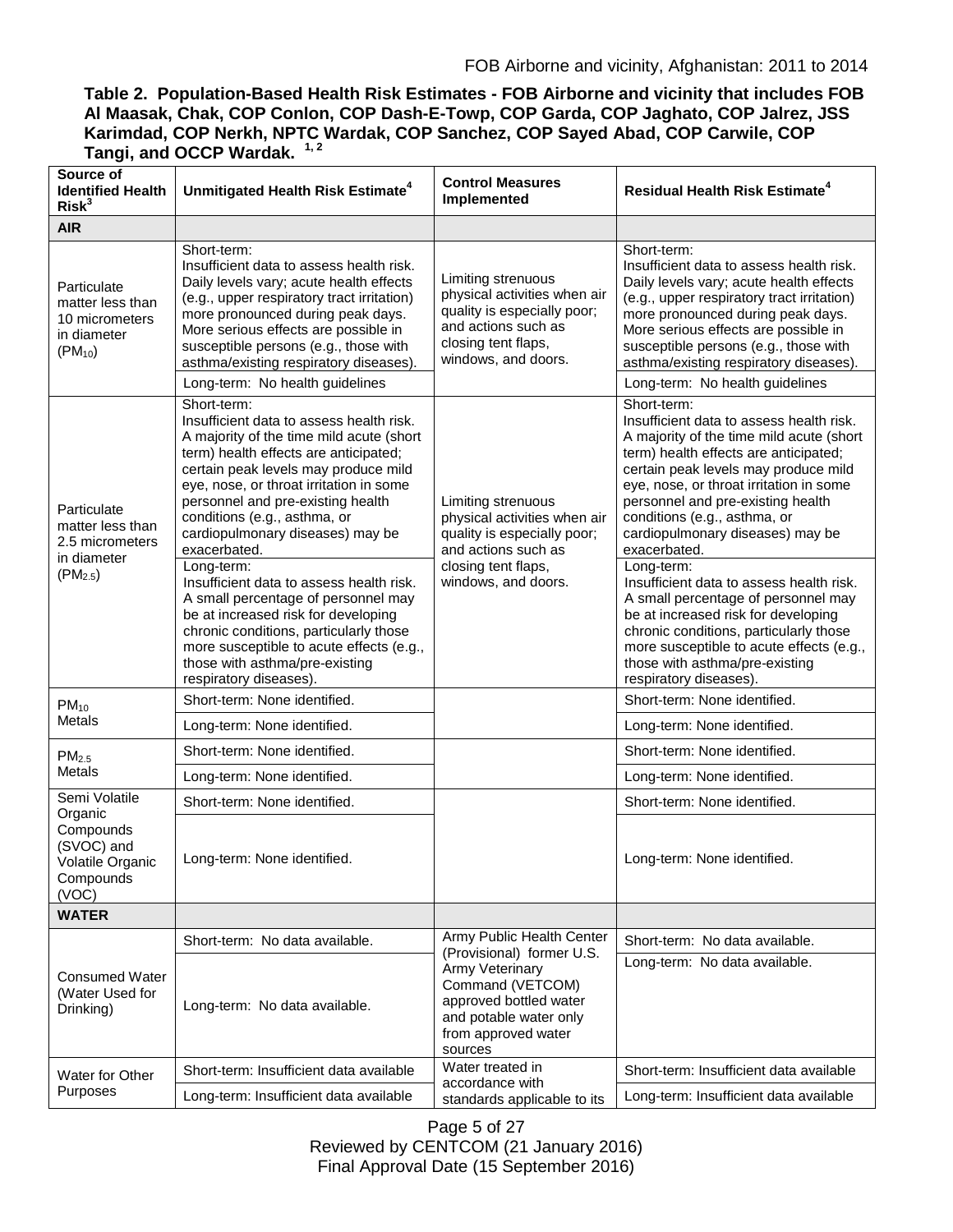| Source of<br><b>Identified Health</b><br>Risk <sup>3</sup>       | Unmitigated Health Risk Estimate <sup>4</sup>                                                                                                                                                                                                                                                                                                                                                  | <b>Control Measures</b><br>Implemented                                                                                                                                                                                                                                                                  | <b>Residual Health Risk Estimate<sup>4</sup></b>                                                                                                                                                |
|------------------------------------------------------------------|------------------------------------------------------------------------------------------------------------------------------------------------------------------------------------------------------------------------------------------------------------------------------------------------------------------------------------------------------------------------------------------------|---------------------------------------------------------------------------------------------------------------------------------------------------------------------------------------------------------------------------------------------------------------------------------------------------------|-------------------------------------------------------------------------------------------------------------------------------------------------------------------------------------------------|
|                                                                  |                                                                                                                                                                                                                                                                                                                                                                                                | intended use                                                                                                                                                                                                                                                                                            |                                                                                                                                                                                                 |
| <b>ENDEMIC</b><br><b>DISEASE</b>                                 |                                                                                                                                                                                                                                                                                                                                                                                                |                                                                                                                                                                                                                                                                                                         |                                                                                                                                                                                                 |
| Food<br>borne/Waterborne<br>(e.g., diarrhea-<br>bacteriological) | Short-term: Variable; High (bacterial<br>diarrhea, hepatitis A, typhoid fever) to<br>Moderate (diarrhea-cholera, diarrhea-<br>protozoal, brucellosis, hepatitis E) to<br>Low (polio) if ingesting local<br>food/water, the health effects can<br>temporarily incapacitate personnel<br>(diarrhea) or result in prolonged illness<br>(hepatitis A, Typhoid fever, hepatitis E,<br>brucellosis). | Preventive measures<br>include Hepatitis A and<br>Typhoid fever vaccination<br>and consumption of food<br>and water only from<br>approved sources.                                                                                                                                                      | Short-term: Low to none                                                                                                                                                                         |
|                                                                  | Long-term: none identified                                                                                                                                                                                                                                                                                                                                                                     |                                                                                                                                                                                                                                                                                                         | Long-term: No data available                                                                                                                                                                    |
| Arthropod Vector<br><b>Borne</b>                                 | Short-term: Variable; High for malaria,<br>Moderate for leishmaniasis -<br>cutaneous (acute), Crimean-Congo<br>hemorrhagic fever, sandfly fever,<br>typhus-miteborne; and Low for, the<br>plague and West Nile fever.                                                                                                                                                                          | Preventive measures<br>include proper wear of<br>treated uniform,<br>application of repellent to<br>exposed skin, bed net<br>use, minimizing areas of<br>standing water and<br>appropriate<br>chemoprophylaxis.                                                                                         | Short-term: Low                                                                                                                                                                                 |
|                                                                  | Long-term: Low for Leishmaniasis-<br>visceral infection.                                                                                                                                                                                                                                                                                                                                       |                                                                                                                                                                                                                                                                                                         | Long-term: No data available                                                                                                                                                                    |
| Water-Contact                                                    | Short-term: Moderate for leptospirosis                                                                                                                                                                                                                                                                                                                                                         | Recreational swimming in<br>surface waters not likely in                                                                                                                                                                                                                                                | Short-term: Low for leptospirosis.                                                                                                                                                              |
| (e.g., wading,<br>swimming)                                      | Long-term: No data available                                                                                                                                                                                                                                                                                                                                                                   | this area of Afghanistan<br>during this time period.                                                                                                                                                                                                                                                    | Long-term: No data available                                                                                                                                                                    |
| Respiratory                                                      | Short-term: Variable; Moderate for<br>tuberculosis (TB) to Low for<br>meningococcal meningitis.                                                                                                                                                                                                                                                                                                | Providing adequate living<br>and work space; medical<br>screening; vaccination.                                                                                                                                                                                                                         | Short-term: Low                                                                                                                                                                                 |
|                                                                  | Long-term: No data available                                                                                                                                                                                                                                                                                                                                                                   |                                                                                                                                                                                                                                                                                                         | Long-term: No data available                                                                                                                                                                    |
| <b>Animal Contact</b><br><b>VENOMOUS</b>                         | Short-term: Variable; Moderate for<br>rabies, anthrax, Q-fever to Low for<br>H5N1 avian influenza.                                                                                                                                                                                                                                                                                             | Prohibiting contact with,<br>adoption, or feeding of<br>feral animals IAW U.S.                                                                                                                                                                                                                          | Short-term: No data available                                                                                                                                                                   |
|                                                                  | Long-term: Low (Rabies)                                                                                                                                                                                                                                                                                                                                                                        | <b>Central Command</b><br>(CENTCOM) General<br>Order (GO) 1B. Risks are<br>further reduced in the<br>event of assessed contact<br>by prompt post-exposure<br>rabies prophylaxis IAW<br>The Center for Disease<br>Control's (CDC) Advisory<br>Committee on<br><b>Immunization Practices</b><br>guidance. | Long-term: No data available                                                                                                                                                                    |
| ANIMAL/<br><b>INSECTS</b>                                        |                                                                                                                                                                                                                                                                                                                                                                                                |                                                                                                                                                                                                                                                                                                         |                                                                                                                                                                                                 |
| Snakes,<br>scorpions, and<br>spiders                             | Short-term: Low; If encountered,<br>effects of venom vary with species<br>from mild localized swelling (e.g.,<br>widow spider) to potentially lethal<br>effects (e.g., Androctonus baluchicus).                                                                                                                                                                                                | Risk reduced by avoiding<br>contact, proper wear of<br>uniform (especially<br>footwear), and proper and<br>timely treatment.                                                                                                                                                                            | Short-term: Low; If encountered,<br>effects of venom vary with species<br>from mild localized swelling (e.g.,<br>widow spider) to potentially lethal<br>effects (e.g., Androctonus baluchicus). |
|                                                                  | Long-term: No data available                                                                                                                                                                                                                                                                                                                                                                   |                                                                                                                                                                                                                                                                                                         | Long-term: No data available                                                                                                                                                                    |
| <b>HEAT/COLD</b><br><b>STRESS</b>                                |                                                                                                                                                                                                                                                                                                                                                                                                |                                                                                                                                                                                                                                                                                                         |                                                                                                                                                                                                 |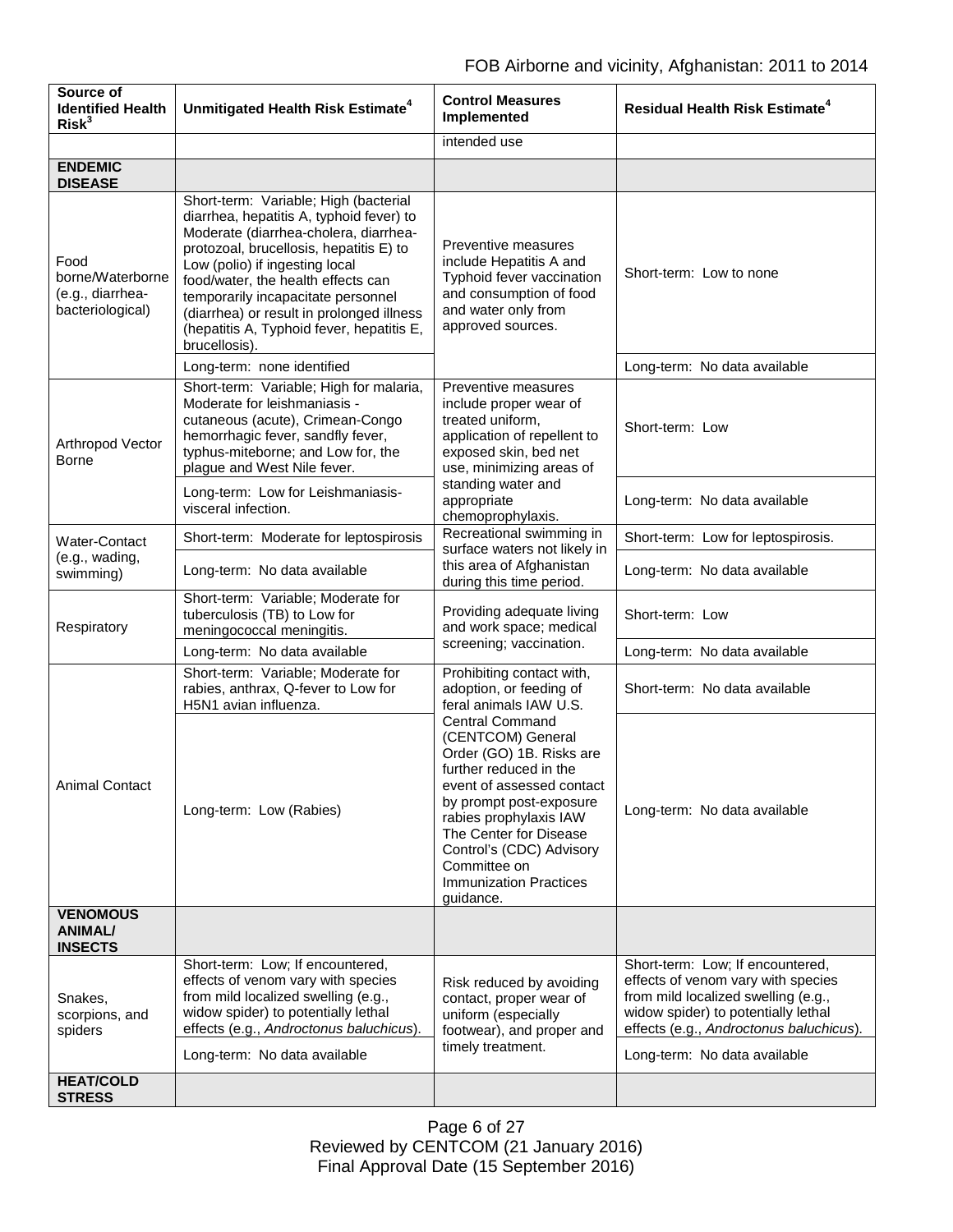| Source of<br><b>Identified Health</b><br>Risk <sup>3</sup> | Unmitigated Health Risk Estimate <sup>4</sup>                                                                                                                                                                                                                                                                                                                                                                                                                                                                                                                                                                                                                                                                                                                                                                         | <b>Control Measures</b><br>Implemented                                                                                                                                                                                                 | <b>Residual Health Risk Estimate<sup>4</sup></b>                                                                                                                                                                                                                                                                                                                                                                                                                                                                                                                                                                                                                                                                                                                                                                      |
|------------------------------------------------------------|-----------------------------------------------------------------------------------------------------------------------------------------------------------------------------------------------------------------------------------------------------------------------------------------------------------------------------------------------------------------------------------------------------------------------------------------------------------------------------------------------------------------------------------------------------------------------------------------------------------------------------------------------------------------------------------------------------------------------------------------------------------------------------------------------------------------------|----------------------------------------------------------------------------------------------------------------------------------------------------------------------------------------------------------------------------------------|-----------------------------------------------------------------------------------------------------------------------------------------------------------------------------------------------------------------------------------------------------------------------------------------------------------------------------------------------------------------------------------------------------------------------------------------------------------------------------------------------------------------------------------------------------------------------------------------------------------------------------------------------------------------------------------------------------------------------------------------------------------------------------------------------------------------------|
| Heat                                                       | Short-term: Low to High, Risk of heat<br>injury is High in July, Moderate in<br>August, and Low from September -<br>June.                                                                                                                                                                                                                                                                                                                                                                                                                                                                                                                                                                                                                                                                                             | Work-rest cycles, proper<br>hydration and nutrition,<br>and Wet Bulb Globe<br>Temperature (WBGT)<br>monitoring.                                                                                                                        | Short-term: Low to High, mitigated to<br>Low. Risk of heat injury in<br>unacclimatized or susceptible<br>personnel is High in July, Moderate in<br>August, and Low from September -<br>June.                                                                                                                                                                                                                                                                                                                                                                                                                                                                                                                                                                                                                          |
|                                                            | Long-term: Low. However, the risk<br>may be greater to certain susceptible<br>persons-those older (i.e., greater than<br>45 years), in lesser physical shape, or<br>with underlying medical/health<br>conditions.                                                                                                                                                                                                                                                                                                                                                                                                                                                                                                                                                                                                     |                                                                                                                                                                                                                                        | Long-term: Low: However, the risk<br>may be greater to certain susceptible<br>persons-those older (i.e., greater than<br>45 years), in lesser physical shape, or<br>with underlying medical/health<br>conditions.                                                                                                                                                                                                                                                                                                                                                                                                                                                                                                                                                                                                     |
| Cold                                                       | Short-term: Low risk of cold<br>stress/injury.                                                                                                                                                                                                                                                                                                                                                                                                                                                                                                                                                                                                                                                                                                                                                                        | Risks from cold stress<br>reduced with protective<br>measures such as use of<br>the buddy system, limiting<br>exposure during cold<br>weather, proper hydration<br>and nutrition, and proper<br>wear of issued protective<br>clothing. | Short-term: Low risk of cold<br>stress/injury.                                                                                                                                                                                                                                                                                                                                                                                                                                                                                                                                                                                                                                                                                                                                                                        |
|                                                            | Long-term: Low; Long-term health<br>implications from cold injuries are rare<br>but can occur, especially from more<br>serious injuries such as frost bite.                                                                                                                                                                                                                                                                                                                                                                                                                                                                                                                                                                                                                                                           |                                                                                                                                                                                                                                        | Long-term: Low; Long-term health<br>implications from cold injuries are rare<br>but can occur, especially from more<br>serious injuries such as frost bite.                                                                                                                                                                                                                                                                                                                                                                                                                                                                                                                                                                                                                                                           |
| <b>Unique</b><br>Incidents/<br><b>Concerns</b>             |                                                                                                                                                                                                                                                                                                                                                                                                                                                                                                                                                                                                                                                                                                                                                                                                                       |                                                                                                                                                                                                                                        |                                                                                                                                                                                                                                                                                                                                                                                                                                                                                                                                                                                                                                                                                                                                                                                                                       |
|                                                            | Short-term:<br>Burn pits were reported in operation at<br>FOB Airborne and vicinity. The PM <sub>10</sub><br>and the PM <sub>2.5</sub> overall short-term health<br>risks specifically for burn pits were not<br>evaluated due to 'insufficient<br>environmental samples collected near<br>burn pits provided for analysis' - see<br>Section 10.7. Exposure to burn pit<br>smoke is variable. Exposure to high<br>levels of $PM_{10}$ and $PM_{2.5}$ from smoke<br>may result in mild to more serious<br>short-term health effects (e.g., eye,<br>nose or throat and lung irritation) in<br>some personnel and certain<br>subgroups.                                                                                                                                                                                  | Control measures may<br>have included locating<br>burn pits downwind of                                                                                                                                                                | Short-term:<br>Burn pits were reported in operation at<br>FOB Airborne and vicinity. The PM <sub>10</sub><br>and the PM <sub>2.5</sub> overall short-term health<br>risks specifically for burn pits were not<br>evaluated due to 'insufficient<br>environmental samples collected near<br>burn pits provided for analysis' - see<br>Section 10.7. Exposure to burn pit<br>smoke is variable. Exposure to high<br>levels of PM <sub>10</sub> and PM <sub>2.5</sub> from smoke<br>may result in mild to more serious<br>short-term health effects (e.g., eye,<br>nose or throat and lung irritation) in<br>some personnel and certain<br>subgroups.                                                                                                                                                                    |
| <b>Burn Pits</b>                                           | Long-term:<br>Burn pits were reported in operation at<br>FOB Airborne and vicinity. The $PM_{10}$<br>and the PM <sub>2.5</sub> overall long-term health<br>risks were not evaluated at the burn pit<br>locations at FOB Airborne and vicinity<br>due to 'insufficient environmental<br>samples collected near burn pits<br>provided for analysis' and due to no<br>available health guidelines for $PM_{10}$ -<br>see Section 10.7. Exposure to burn pit<br>smoke is variable. Exposure to high<br>levels of $PM_{10}$ and $PM_{2.5}$ in the smoke<br>may be associated with some<br>otherwise healthy personnel, who were<br>exposed for a long-term period,<br>possibly developing certain health<br>conditions (e.g., reduced lung function,<br>cardiopulmonary disease). Personnel<br>with a history of asthma or | prevailing winds,<br>increased distance from<br>living and working areas<br>when possible, and<br>improved waste<br>segregation and<br>management techniques                                                                           | Long-term:<br>Burn pits were reported in operation at<br>FOB Airborne and vicinity. The $PM_{10}$<br>and the PM <sub>2.5</sub> overall long-term health<br>risks were not evaluated at the burn pit<br>locations at FOB Airborne and vicinity<br>due to 'insufficient environmental<br>samples collected near burn pits<br>provided for analysis' and due to no<br>available health guidelines for $PM_{10}$ -<br>see Section 10.7. Exposure to burn pit<br>smoke is variable. Exposure to high<br>levels of $PM_{10}$ and $PM_{2.5}$ in the smoke<br>may be associated with some<br>otherwise healthy personnel, who were<br>exposed for a long-term period,<br>possibly developing certain health<br>conditions (e.g., reduced lung function,<br>cardiopulmonary disease). Personnel<br>with a history of asthma or |

Page 7 of 27 Reviewed by CENTCOM (21 January 2016) Final Approval Date (15 September 2016)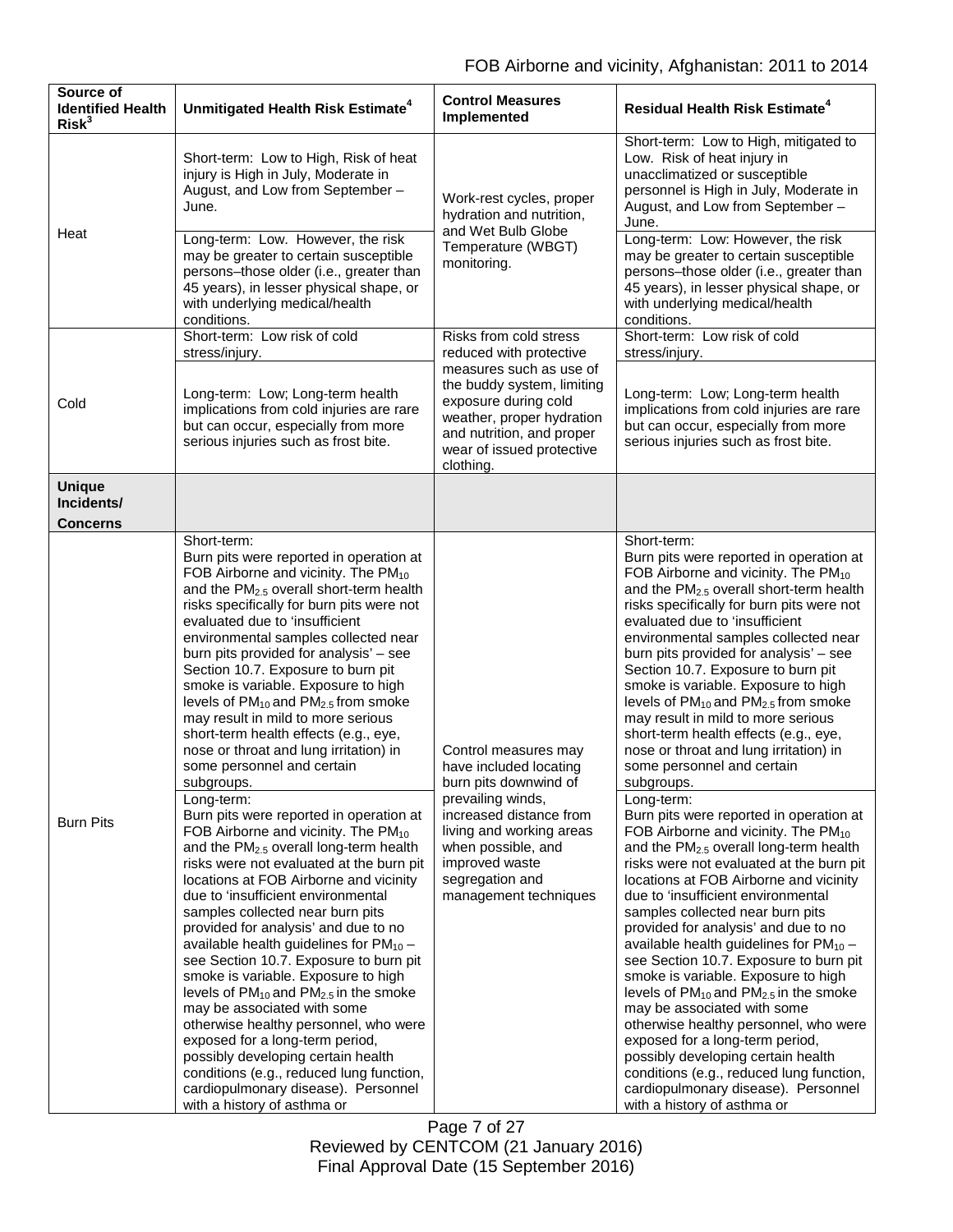| Source of<br><b>Identified Health</b><br>Risk <sup>3</sup> | Unmitigated Health Risk Estimate <sup>4</sup>                                                             | <b>Control Measures</b><br><b>Implemented</b> | <b>Residual Health Risk Estimate<sup>4</sup></b>                                                          |
|------------------------------------------------------------|-----------------------------------------------------------------------------------------------------------|-----------------------------------------------|-----------------------------------------------------------------------------------------------------------|
|                                                            | cardiopulmonary disease could<br>potentially be more likely to develop<br>such chronic health conditions. |                                               | cardiopulmonary disease could<br>potentially be more likely to develop<br>such chronic health conditions. |

1 This Summary Table provides a qualitative estimate of population-based short- and long-term health risks associated with the occupational and environment conditions at FOB Airborne and vicinity that includes FOB Al Maasak, Chak, COP Conlon, COP Dash-E-Towp, COP Garda, COP Jaghato, COP Jalrez, JSS Karimdad, COP Nerkh, NPTC Wardak, COP Sanchez, COP Sayed Abad, COP Carwile, COP Tangi, and OCCP Wardak. It does not represent an individual exposure profile. Actual individual exposures and health effects depend on many variables. For example, while a chemical may have been present in the environment, if a person did not inhale, ingest, or contact a specific dose of the chemical for adequate duration and frequency, then there may have been no health risk. Alternatively, a person at a specific location may have experienced a unique exposure which could result in a significant individual exposure. Any such person seeking medical care should have their specific exposure documented in an SF600.

 $^2$  This assessment is based on specific environmental sampling data and reports obtained from 22 September 2011 through 31 December 2014. Sampling locations are assumed to be representative of exposure points for the camp population but may not reflect all the fluctuations in environmental quality or capture unique exposure incidents.

 $^3$ This Summary Table is organized by major categories of identified sources of health risk. It only lists those sub-categories specifically identified and addressed at FOB Airborne and vicinity. The health risks are presented as Low, Moderate, High or Extremely High for both acute and chronic health effects. The health risk level is based on an assessment of both the potential severity of the health effects that could be caused and probability of the exposure that would produce such health effects. Details can be obtained from the Army Public Health Center (Provisional). Where applicable, "None Identified" is used when though a potential exposure is identified, and no health risks of either a specific acute or chronic health effects are determined. More detailed descriptions of OEH exposures that are evaluated but determined to pose no health risk are discussed in the following sections of this report.

4 Health risks in this Summary Table are based on quantitative surveillance thresholds (e.g., endemic disease rates; host/vector/pathogen surveillance) or screening levels, e.g., Military Exposure Guidelines (MEGs) for chemicals. Some previous assessment reports may provide slightly inconsistent health risk estimates because quantitative criteria such as MEGs may have changed since the samples were originally evaluated and/or because this assessment makes use of all historic site data while previous reports may have only been based on a select few samples.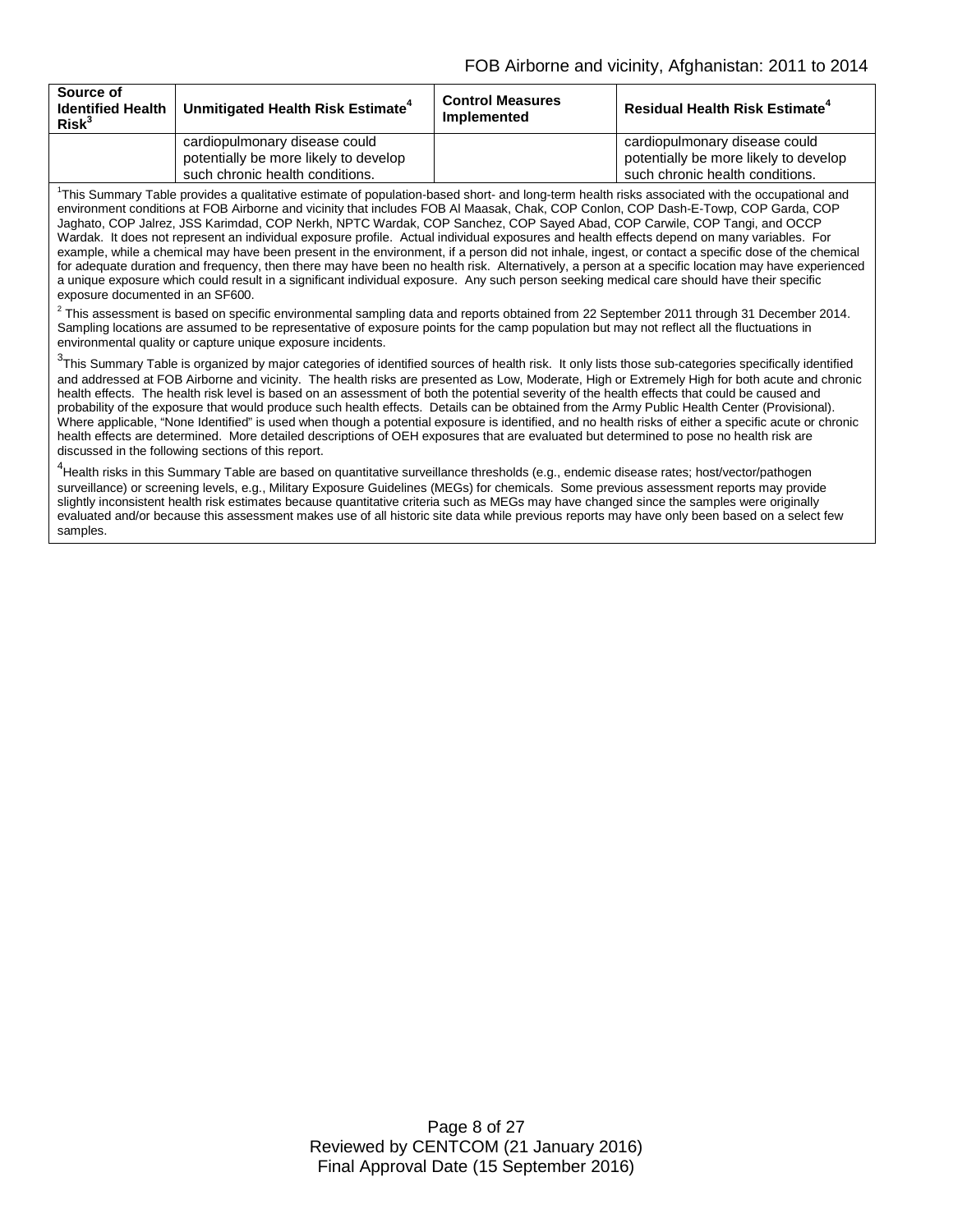# **1 Discussion of Health Risks at FOB Airborne and vicinity, Afghanistan by Source**

The following sections provide additional information about the OEH conditions summarized above. All risk assessments were performed using the methodology described in the U.S. Army Public Health Command (USAPHC) Technical Guide 230, *Environmental Health Risk Assessment and Chemical Exposure Guidelines for Deployed Military Personnel* (Reference 4). All OEH risk estimates represent residual risk after accounting for preventive controls in place. Occupational exposures and exposures to endemic diseases are greatly reduced by preventive measures. For environmental exposures related to airborne dust, there are limited preventive measures available, and available measures have little efficacy in reducing exposure to ambient conditions.

# **2 Air**

# 2.1 Site-Specific Sources Identified

FOB Airborne and vicinity are situated in a dusty semi-arid desert environment. Inhalational exposure to high levels of dust and particulate matter, such as during high winds or dust storms, may result in mild to more serious short-term health effects (e.g., eye, nose or throat and lung irritation) in some personnel. Additionally, certain subgroups of the deployed forces (e.g., those with pre-existing asthma/cardio pulmonary conditions) are at greatest risk of developing notable health effects.

## 2.2 Particulate matter

Particulate matter (PM) is a complex mixture of extremely small particles suspended in the air. The PM includes solid particles and liquid droplets emitted directly into the air by sources such as: power plants, motor vehicles, aircraft, generators, construction activities, fires, and natural windblown dust. The PM can include sand, soil, metals, VOC, allergens, and other compounds such as nitrates or sulfates that are formed by condensation or transformation of combustion exhaust. The PM composition and particle size vary considerably depending on the source. Generally, PM of health concern is divided into two fractions:  $PM_{10}$ , which includes coarse particles with a diameter of 10 micrometers or less, and fine particles less than 2.5 micrometers ( $PM<sub>2.5</sub>$ ), which can reach the deepest regions of the lungs when inhaled. Exposure to excessive PM is linked to a variety of potential health effects.

## 2.3 Particulate matter, less than 10 micrometers  $(PM_{10})$

## 2.3.1 Exposure Guidelines:

Short Term (24-hour) PM<sub>10</sub> (micrograms per cubic Long-term PM<sub>10</sub> MEG (µg/m<sup>3</sup>): meter, μg/m<sup>3</sup>):

- 
- Marginal MEG  $= 420$
- Critical MEG = 600
- 
- Negligible MEG = 250 Not defined and not available.

2.3.2 Sample data/Notes:

Chak and COP Dash-E-Towp: A total of five valid  $PM_{10}$  air samples were collected from 2011–2014. The range of 24-hour PM<sub>10</sub> concentrations was 58  $\mu$ g/m<sup>3</sup> – 447  $\mu$ g/m<sup>3</sup> with an average concentration of 293 μg/m $^3$ .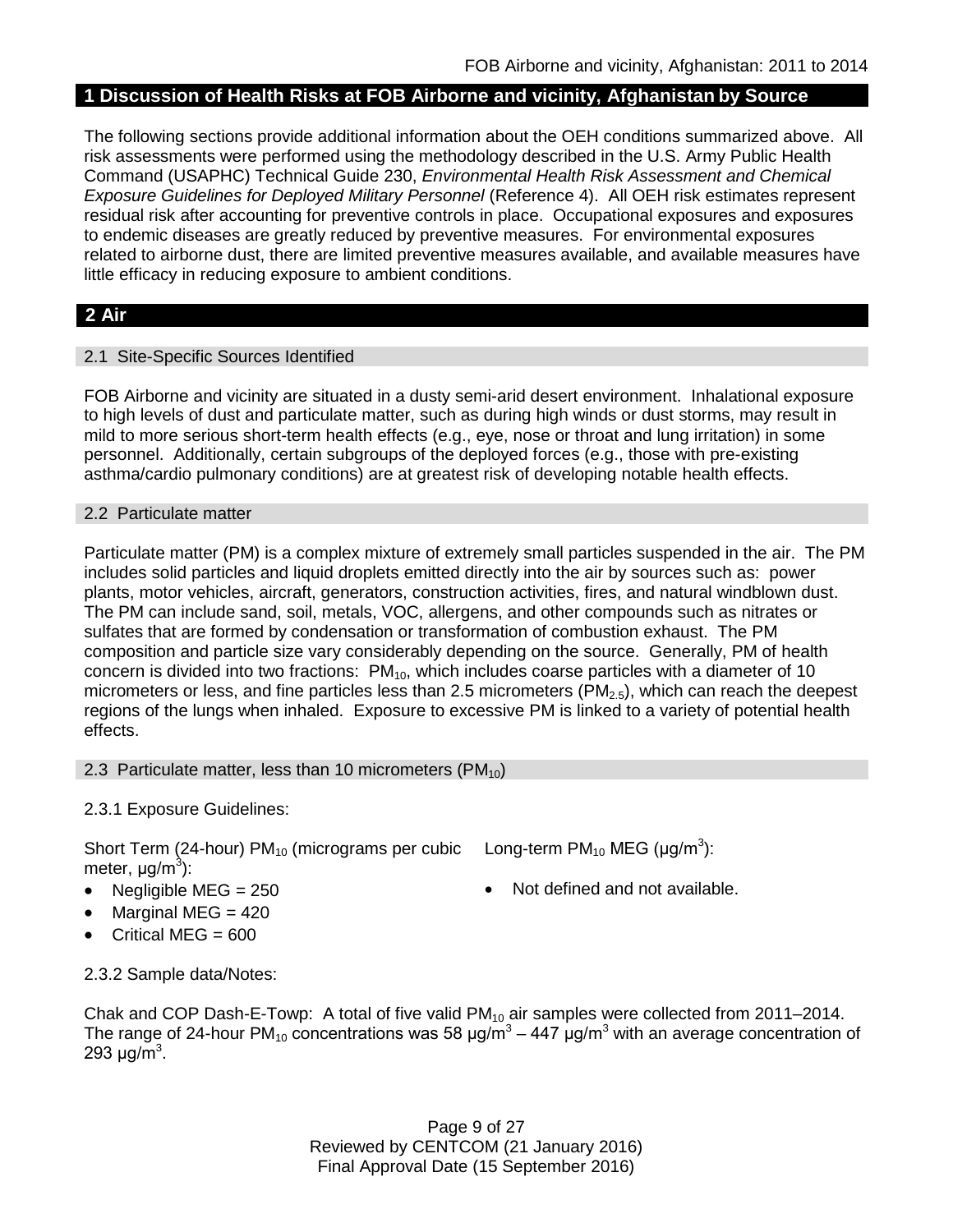COP Conlon and COP Garda: A total of two valid PM<sub>10</sub> air samples were collected from 2011–2014. The range of 24-hour PM<sub>10</sub> concentrations was 26  $\mu q/m^3 - 29 \mu q/m^3$  with an average concentration of 28 μg/m $^3\!.$ 

COP Sanchez: A total of two valid PM<sub>10</sub> air samples were collected from 2011–2014. The range of 24hour PM<sub>10</sub> concentrations was 11 μg/m $^3$  – 18 μg/m $^3$  with an average concentration of 14 μg/m $^3$ .

COP Carwile: A total of one valid  $PM_{10}$  air sample was collected from 2011–2014. The 24-hour PM<sub>10</sub> concentration was 44  $\mu$ g/m<sup>3</sup>.

2.3.3 Short-term health risks:

**There were insufficient data with which to characterize short-term health risk from exposure to PM**<sub>10</sub>.

2.3.4 Long-term health risk:

**Not Evaluated-no available health guidelines.** The U. S. Environmental Protection Agency (EPA) has retracted its long-term standard (national ambient air quality standards, NAAQS) for  $PM_{10}$  due to an inability to clearly link chronic health effects with chronic  $PM_{10}$  exposure levels.

2.4 Particulate Matter, less than 2.5 micrometers (PM<sub>2.5</sub>)

2.4.1 Exposure Guidelines:

Short Term (24-hour)  $PM_{2.5}$  ( $\mu$ g/m<sup>3</sup>):

- 
- Critical MEG  $= 500$

):  $\blacksquare$  Long-term (1-year) PM $_{2.5}$  MEGs (µg/m $^3$ ):

- Negligible MEG = 65 Negligible MEG = 15
- Marginal MEG =  $250$  Marginal MEG =  $65$ .
- 2.4.2 Sample data/Notes:

Chak and COP Dash-E-Towp: A total of one valid  $PM<sub>2.5</sub>$  air sample was collected from 2011–2014. The 24-hour PM<sub>2.5</sub> concentration was 28  $\mu$ g/m<sup>3</sup>.

COP Carwile: A total of one valid  $PM_{2.5}$  air sample was collected from 2011–2014. The 24-hour  $PM_{2.5}$ concentration was 25  $\mu$ g/m<sup>3</sup>.

2.4.3 Short-term and long-term health risks:

# **There were insufficient data with which to characterize short-term and long-term health risk**  from exposure to PM<sub>2.5</sub>.

- 2.5 Airborne Metals from  $PM_{10}$  and  $PM_{2.5}$
- 2.5.1 Sample data/Notes:

A total of 10 valid PM<sub>10</sub> airborne metal samples were collected at Chak, COP Dash-E-Towp, COP Conlon, COP Garda, COP Sanchez, and COP Carwile from 2011 to 2014. A total of two valid  $PM_{2.5}$ airborne metal samples were collected at Chak, COP Dash-E-Towp, and COP Carwile from 2011 to

> Page 10 of 27 Reviewed by CENTCOM (21 January 2016) Final Approval Date (15 September 2016)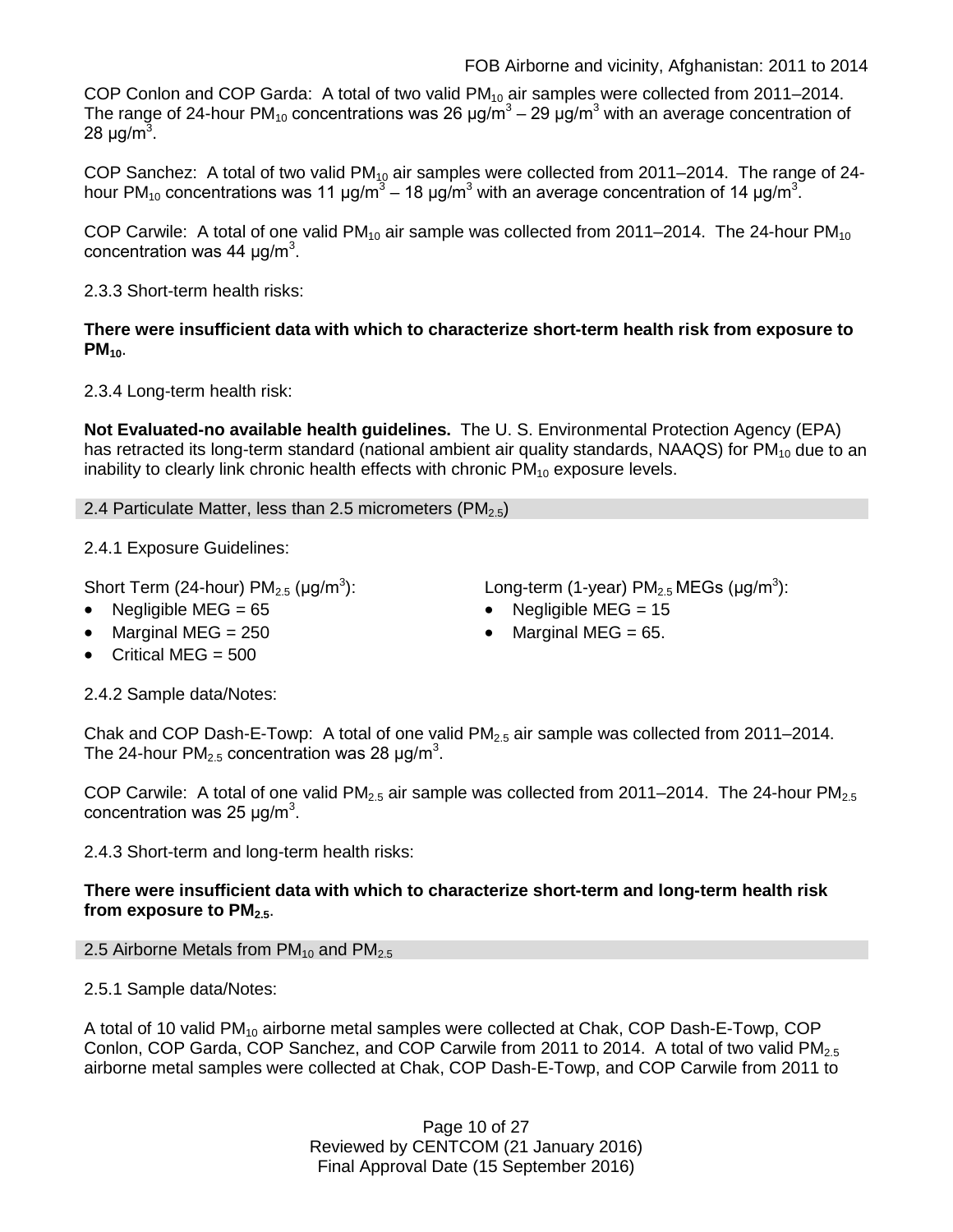2014. None of the analyzed metals in the collected samples were found at concentrations above the 1 year negligible MEGs.

2.5.2 Short-term and long-term health risks:

# **There were insufficient data with which to characterize short-term and long-term health risk from exposure to PM10 and PM2.5 metals, however no parameters exceeded 1-year MEGs.**

2.6 Volatile Organic Compounds (VOCs) and Semi-Volatile Organic Compounds (SVOCs)

2.6.1 Sample data/Notes:

FOB Airborne:

A total of four valid VOC, SVOC air samples were collected in FOB Airborne from 23 January 2013 to 31 December 2014. No detected VOCs or SVOCs were detected at levels above the long-term MEGs.

COP Carwile:

A total of two valid VOC, SVOC air samples were collected in COP Carwile from 2011 to 2014. No VOCs or SVOCs were detected.

COP Dash-E-Towp:

A total of two valid VOC, SVOC air samples were collected in COP Dash-E-Towp from 2011 to 2014. No VOCs or SVOCs were detected.

2.6.2 Short-term and long-term health risks:

**There were insufficient data with which to characterize short-term and long-term health risk from exposure to VOCs and SVOCs, however no parameters exceeded 1-year MEGs.**

# **3 Soil**

## 3.1 Site-Specific Sources Identified

3.2 Sample data/Notes:

A total of 19 valid surface soil samples were collected from 2011 to 2014 to assess OEH health risk to deployed personnel. The primary soil contamination exposure pathways are dermal contact and dust inhalation. Typical parameters analyzed for included SVOCs, heavy metals, polychlorinated biphenyls, pesticides, herbicides. If the contaminant was known or suspected, other parameters may have been analyzed for (i.e., total petroleum hydrocarbons (TPH) and polycyclic aromatic hydrocarbons near fuel spills). For the risk assessment, personnel are assumed to remain at this location for six months to one year.

3.3 Short-term health risk:

**Not an identified source of health risk**. Currently, sampling data for soil are not evaluated for short term (acute) health risks**.**

3.4 Long-term health risk:

**None identified based on available sample data.** No parameters exceeded 1-year Negligible MEGs for dermal contact. The dust inhalation exposure pathway is addressed in Section 2 above.

> Page 11 of 27 Reviewed by CENTCOM (21 January 2016) Final Approval Date (15 September 2016)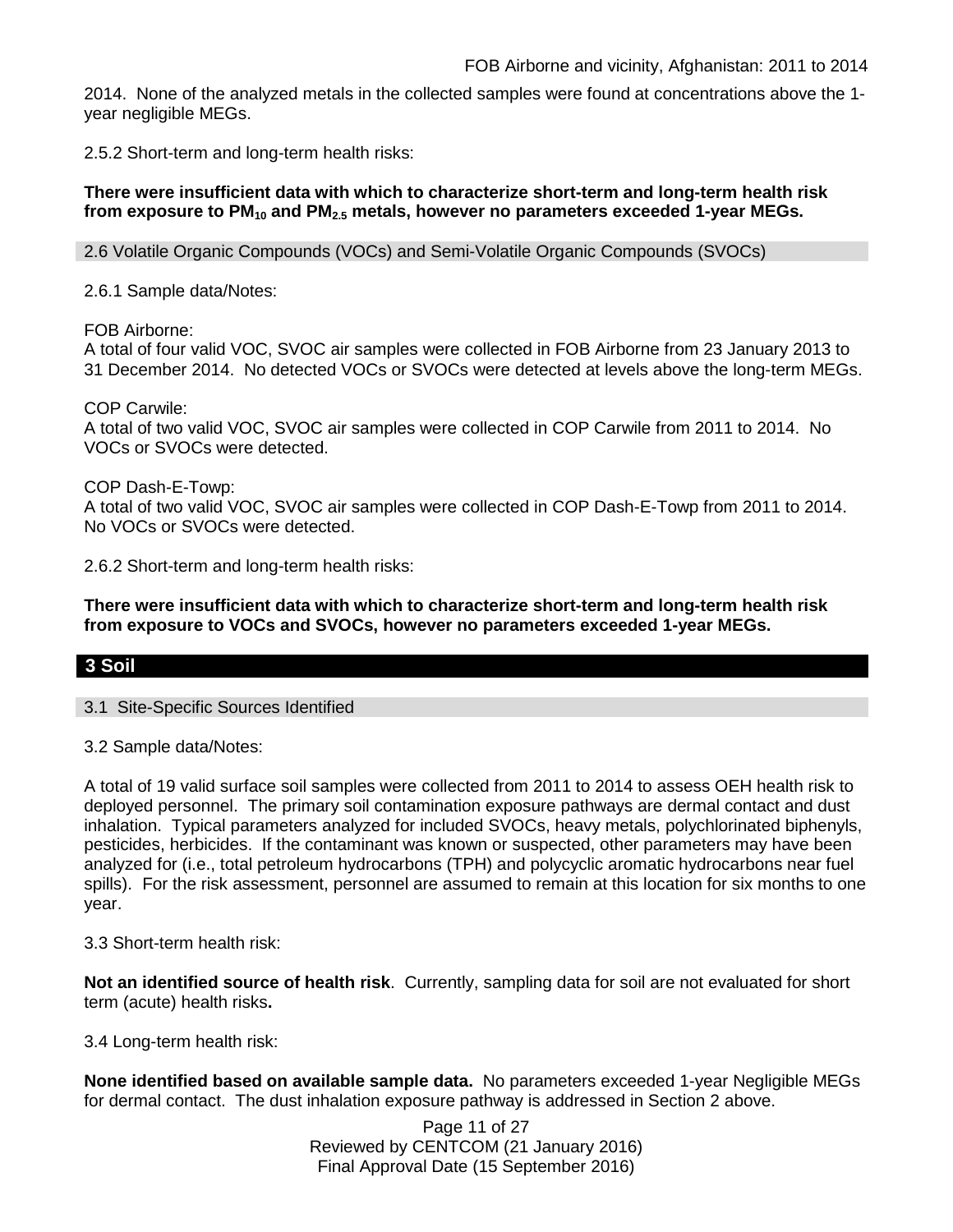# **4 Water**

In order to assess the health risk to U.S. personnel from exposure to water in theater, the Army Public Health Center (Provisional) identified the most probable exposure pathways. These are based on the administrative information provided on the field data sheets submitted with the samples taken over the time period being evaluated. Based on the information provided from the field, untreated water samples were associated with complete exposure pathways. Therefore, untreated samples were assessed as potential health hazards.

# 4.1 Non-Drinking Water

## 4.1.1 Site-Specific Sources Identified

Although the primary route of exposure for most microorganisms is ingestion of contaminated water, dermal exposure to some microorganisms, chemicals, and biologicals may also cause adverse health effects. Complete exposure pathways would include incidental ingestion, brushing teeth, personal hygiene, cooking, providing medical and dental care using a contaminated water supply or during dermal contact at vehicle or aircraft wash racks.

# 4.1.2 Sample data/Notes:

To assess the potential for adverse health effects to troops the following assumptions were made about dose and duration: All U.S. personnel at this location were expected to remain at this site for approximately one year. A conservative (protective) assumption is that personnel routinely were exposed to less than 5L/day of non-drinking water for up to 365 days (1-year). It is further assumed that control measures and/or personal protective equipment were not used.

A total of three valid water samples from FOB Airborne, two valid water samples from COP Carwile, one valid water sample from Chak, one valid water sample from COP Conlon, three valid water samples from COP Dash-E-Towp, one valid water sample from COP Garda, and one valid water sample from COP Sanchez were evaluated for non-drinking water exposure. Atrazine and simazine were detected in one sample at COP Carwile at levels above the long-term MEGs. No chemicals were detected at levels above the short or long-term MEGs for FOB Airborne, Chak, COP Conlon, COP Dash-E-Towp, COP Garda, and COP Sanchez.

## 4.1.3 Short-term health risk:

**There were insufficient data with which to characterize short-term health risk from exposure to non-drinking water, however no parameters exceeded 14-day MEGs.**

4.1.4 Long-term health risk:

**There were insufficient data with which to characterize long-term health risk from exposure to non-drinking water.**

# **5 Military Unique**

5.1 Chemical Biological, Radiological Nuclear (CBRN) Weapons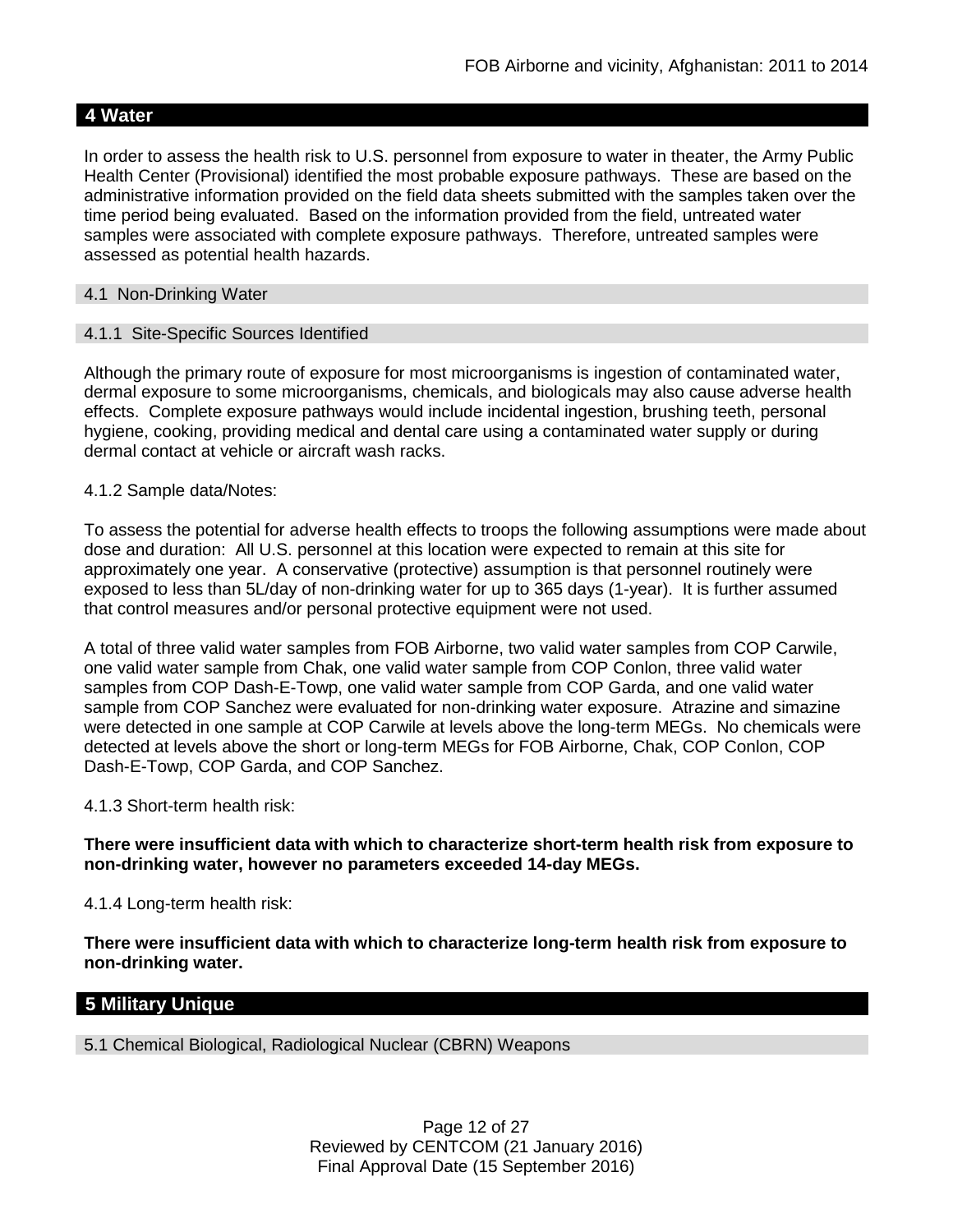No specific hazard sources were documented in the Defense Occupational and Environmental Health Readiness System (DOEHRS), or the Military Exposure Surveillance Library (MESL) from the 22 September 2011 through 31 December 2014 timeframe (References 1 and 5).

#### 5.2 Depleted Uranium (DU)

No specific hazard sources were documented in the DOEHRS, or MESL from the 22 September 2011 through 31 December 2014 timeframe (References 1 and 5).

#### 5.3 Ionizing Radiation

No specific hazard sources were documented in the DOEHRS, or MESL from the 22 September 2011 through 31 December 2014 timeframe (References 1 and 5).

#### 5.4 Non-Ionizing Radiation

No specific hazard sources were documented in the DOEHRS, or MESL from the 22 September 2011 through 31 December 2014 timeframe (References 1 and 5).

# **6 Endemic Disease**

This document lists the endemic diseases reported in the region, its specific health risks and severity and general health information about the diseases. CENTCOM Modification (MOD) 12 (Reference 6) lists deployment requirements, to include immunizations and chemoprophylaxis, in effect during the timeframe of this POEMS.

## 6.1 Food borne and Waterborne Diseases

Food borne and waterborne diseases in the area are transmitted through the consumption of local food and water. Local unapproved food and water sources (including ice) are heavily contaminated with pathogenic bacteria, parasites, and viruses to which most U.S. Service Members have little or no natural immunity. Effective host nation disease surveillance does not exist within the country. Only a small fraction of diseases are identified or reported in host nation personnel. Diarrheal diseases are expected to temporarily incapacitate a very high percentage of U.S. personnel within days if local food, water, or ice is consumed. Hepatitis A and typhoid fever infections typically cause prolonged illness in a smaller percentage of unvaccinated personnel. Vaccinations are required for DoD personnel and contractors. In addition, although not specifically assessed in this document, significant outbreaks of viral gastroenteritis (e.g., norovirus) and food poisoning (e.g., *Bacillus cereus*, *Clostridium perfringens*, *Staphylococcus*) may occur. Key disease risks are summarized below:

Mitigation strategies were in place and included consuming food and water from approved sources, vaccinations (when available), frequent hand washing and general sanitation practices.

## 6.1.1 Diarrheal diseases (bacteriological)

**High, mitigated to Low**: Diarrheal diseases are expected to temporarily incapacitate a very high percentage of personnel (potentially over 50% per month) within days if local food, water, or ice is consumed. Mitigation strategies in place include consumption of approved food, water, and ice; hand washing; and applied food/water safety mechanisms. Field conditions (including lack of hand washing and primitive sanitation) may facilitate person-to-person spread and epidemics. Typically diarrheal diseases are a mild disease treated in an outpatient setting with recovery and return to duty in less than

> Page 13 of 27 Reviewed by CENTCOM (21 January 2016) Final Approval Date (15 September 2016)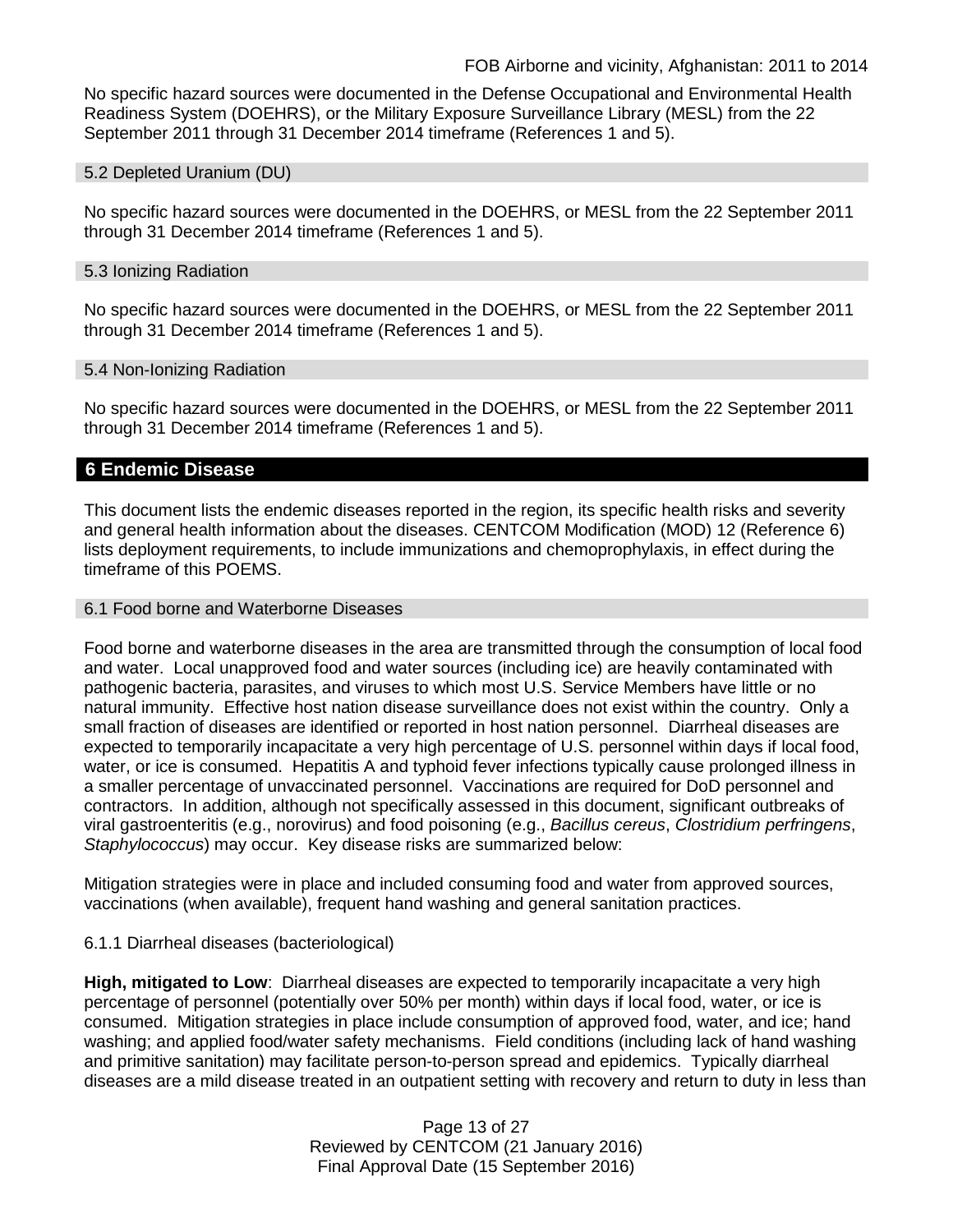72 hours with appropriate therapy. A small proportion of infections may require greater than 72 hours limited duty, or hospitalization.

# 6.1.2 Hepatitis A, typhoid/paratyphoid fever, and diarrhea-protozoal

**High, mitigated to Low**: Unmitigated health risk to U.S. personnel is high year round for hepatitis A and typhoid/paratyphoid fever, and Moderate for diarrhea-protozoal. Mitigation strategies in place include immunization, consumption of approved food, water, and ice; hand washing; and applied food/water safety mechanisms. U.S. Personnel did not drink untreated water, and vaccination for Hepatitis A is required for deployment into the CENTCOM Area of Responsibility (AOR). Hepatitis A, typhoid/paratyphoid fever, and diarrhea-protozoal disease may cause prolonged illness in a small percentage of personnel (less than 1% per month). Although much rarer, other potential diseases in this area that are also considered a Moderate risk include: hepatitis E, diarrhea-cholera, and brucellosis.

# 6.1.3 Polio

**Low**: Potential health risk to U.S. personnel is Low. Despite a concerted global eradication campaign, poliovirus continues to affect children and adults in Afghanistan, Pakistan and some African countries. Polio is a highly infectious disease that invades the nervous system. The virus is transmitted by person-to-person, typically by hands, food or water contaminated with fecal matter or through direct contact with the infected person's saliva. An infected person may spread the virus to others immediately before and about one to two weeks after symptoms appear. The virus can live in an infected person's feces for many weeks. About 90% of people infected have no symptoms, and about 1% have a very severe illness leading to muscle weakness, difficulty breathing, paralysis, and sometimes death. People who do not have symptoms can still pass the virus to others and make them sick.

# 6.1.4 Short-term Health Risks:

**Variable, unmitigated; Low, mitigated**: The overall unmitigated short-term risk associated with food borne and waterborne diseases are considered High (bacterial diarrhea, hepatitis A, typhoid/paratyphoid fever) to Moderate (diarrhea-cholera, diarrhea-protozoal, brucellosis) to Low (hepatitis E and polio) if local food or water is consumed. Preventive Medicine measures reduced the risk to Low. Confidence in the health risk estimate is high.

# 6.1.5 Long-term Health Risks:

# **None identified based on available data.**

# 6.2 Arthropod Vector-Borne Diseases

During the warmer months, the climate and ecological habitat support populations of arthropod vectors, including mosquitoes, ticks, mites, and sandflies. Significant disease transmission is sustained countrywide, including urban areas. Malaria, the major vector-borne health risk in Afghanistan, is capable of debilitating a high percentage of personnel for up to a week or more. Mitigation strategies were in place and included proper wear of treated uniforms, application of repellent to exposed skin, and use of bed nets and chemoprophylaxis (when applicable). Additional methods included the use of pesticides, reduction of pest/breeding habitats, and engineering controls.

6.2.1 Malaria

Page 14 of 27 Reviewed by CENTCOM (21 January 2016) Final Approval Date (15 September 2016)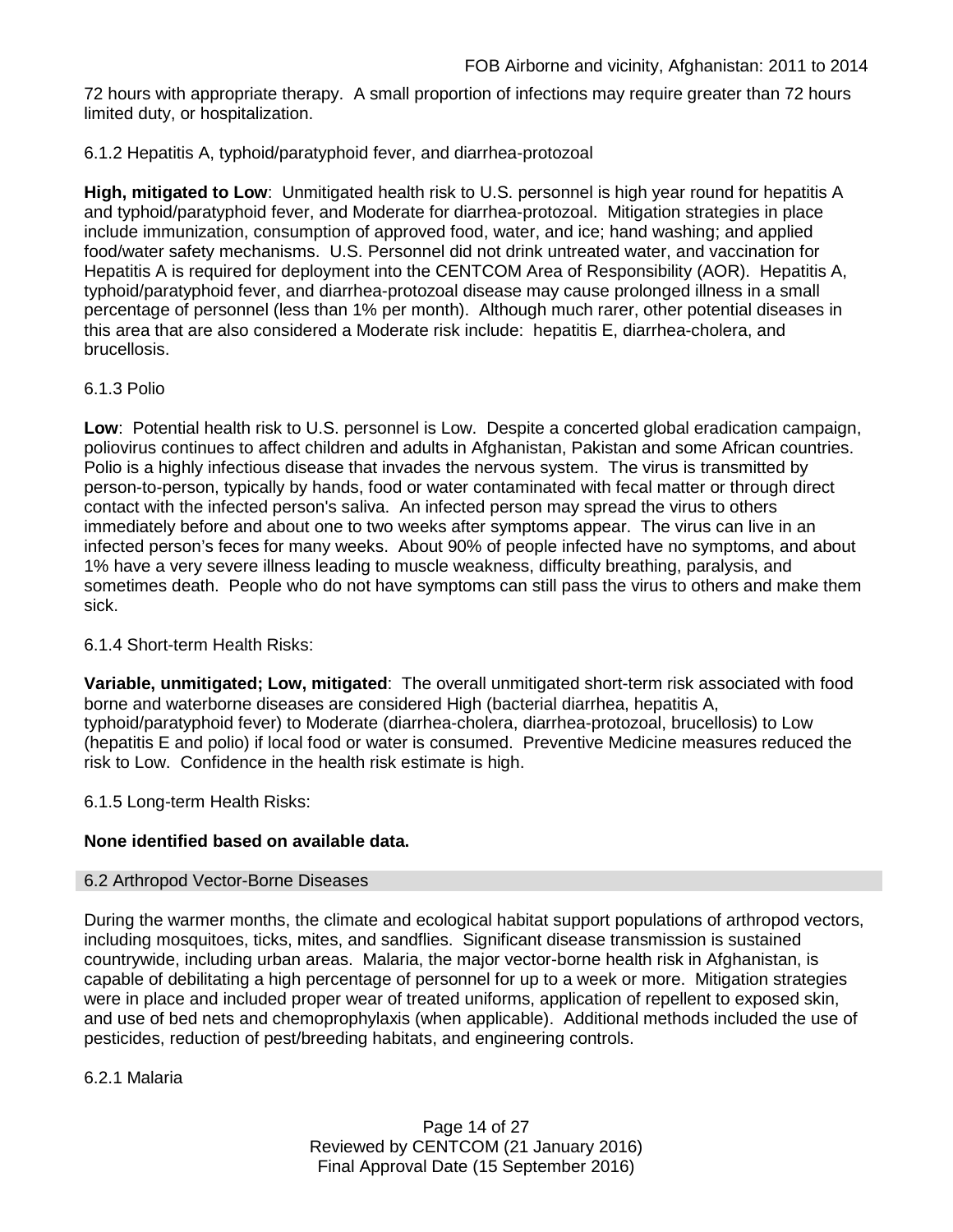**High, mitigated to Low:** Potential unmitigated risk to U.S. personnel is High during warmer months (typically April through November) but reduced to low with mitigation measures. Malaria incidents are often associated with the presence of agriculture activity, including irrigation systems and standing water, which provide breeding habitats for vectors. A small number of cases may occur among personnel exposed to mosquito (Anopheles spp.) bites. Malaria incidents may cause debilitating febrile illness typically requiring one to seven days of inpatient care, followed by return to duty. Severe cases may require intensive care or prolonged convalescence. Mitigation strategies in place include Individual Protective Measure practices, taking Malaria chemoprophylaxis, permethrin treated uniforms, pesticides, reduction of pest/breading habitats, and engineering controls.

# 6.2.2 Leishmaniasis

**Moderate, mitigated to Low**: The disease risk is Moderate during the warmer months when sandflies are most prevalent, but reduced to low with mitigation measures. Mitigation strategies in place include Individual Protective Measures (IPM) practices, permethrin treated uniforms, pesticides, reduction of pest/breeding habitats, and engineering controls. Leishmaniasis is transmitted by sand flies. There are two forms of the disease; cutaneous (acute form) and visceral (a more latent form of the disease). The leishmaniasis parasites may survive for years in infected individuals and this infection may go unrecognized by physicians in the U.S. when infections become symptomatic years later. Cutaneous infection is unlikely to be debilitating, though lesions may be disfiguring. Visceral leishmaniasis disease can cause severe febrile illness which typically requires hospitalization with convalescence over seven days.

# 6.2.3 Crimean-Congo hemorrhagic fever

**Moderate, mitigated to Low**: Unmitigated risk is moderate, but reduced to low with mitigation measures. Crimean-Congo hemorrhagic fever occurs in rare cases (less than 0.1% per month attack rate in indigenous personnel) and is transmitted by tick bites or occupational contact with blood or secretions from infected animals. The disease typically requires intensive care with fatality rates from 5% to 50%.

## 6.2.4 Sandfly fever

**Moderate, mitigated to Low**: Sandfly fever has a Moderate risk with potential disease rates from 1% to 10% per month under worst case conditions. Mitigation measures reduced the risk to low. The disease is transmitted by sandflies and occurs more commonly in children though adults are still at risk. Sandfly fever disease typically results in debilitating febrile illness requiring one to seven days of supportive care followed by return to duty.

## 6.2.5 Plague

**Low:** Potential health risk to U.S. personnel is Low year round. Bubonic plague typically occurred as sporadic cases among people who come in contact with wild rodents and their fleas during work, hunting, or camping activities. Outbreaks of human plague are rare and typically occur in crowded urban settings associated with large increases in infected commensal rats (*Rattus rattus*) and their flea populations. Some untreated cases of bubonic plague may develop into secondary pneumonic plague. Respiratory transmission of pneumonic plague is rare but has the potential to cause significant outbreaks. Close contact is usually required for transmission. In situations where respiratory transmission of plague is suspected, weaponized agent must be considered. Extremely rare cases (less than 0.01% per month attack rate) could occur. Incidence could result in potentially severe illness which may require more than seven days of hospitalization and convalescence.

> Page 15 of 27 Reviewed by CENTCOM (21 January 2016) Final Approval Date (15 September 2016)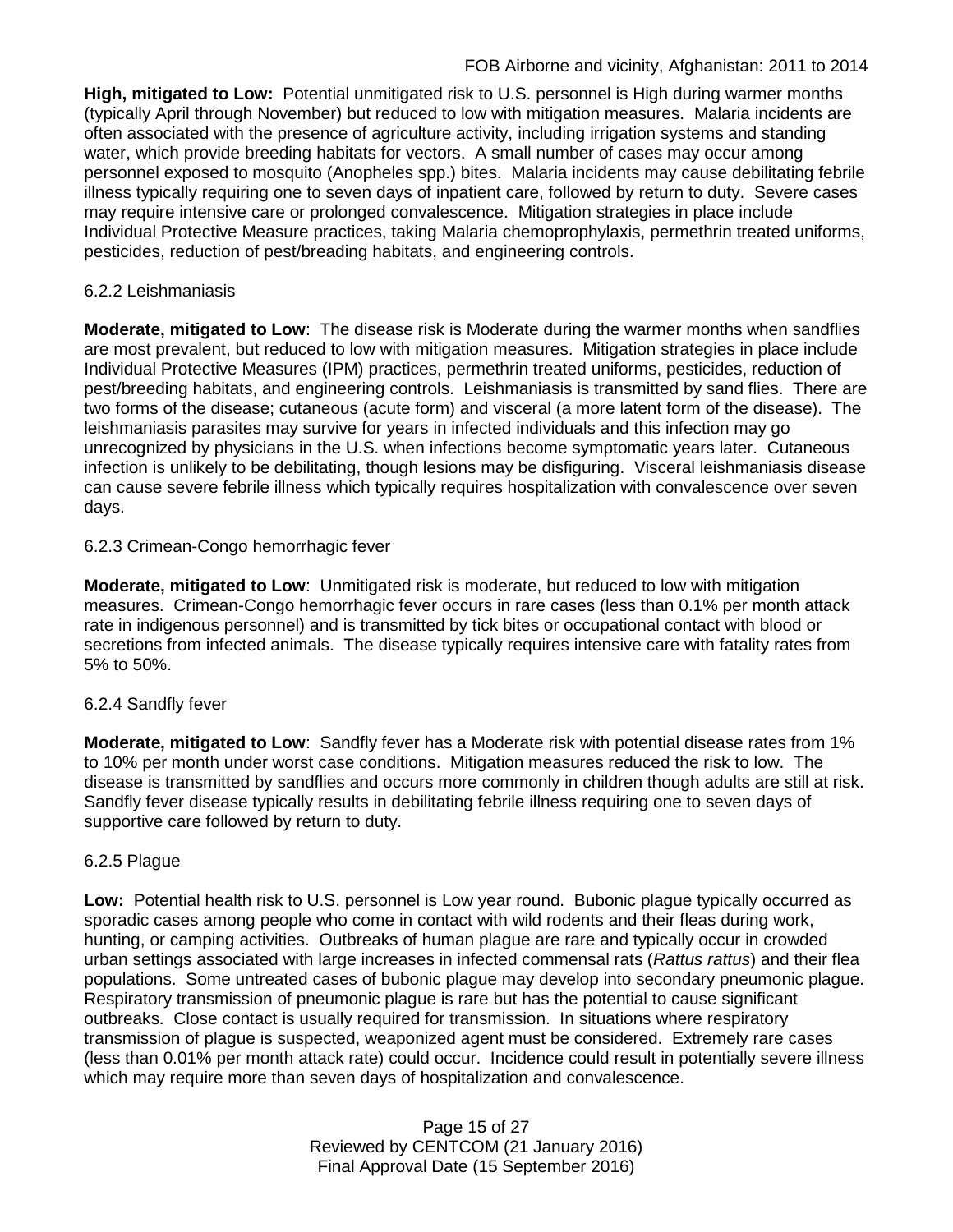# 6.2.6 Typhus-miteborne (scrub typhus)

**Moderate, mitigated to Low:** Potential health risk to U.S. personnel is Moderate during warmer months (typically March through November) when vector activity is highest. Mitigation measures reduced the risk to low. Mite-borne typhus is a significant cause of febrile illness in local populations with rural exposures in areas where the disease is endemic. Large outbreaks have occurred when non-indigenous personnel such as military forces enter areas with established local transmission. The disease is transmitted by the larval stage of trombiculid mites (chiggers), which are typically found in areas of grassy or scrubby vegetation, often in areas which have undergone clearing and regrowth. Habitats may include sandy beaches, mountain deserts, cultivated rice fields, and rain forests. Although data are insufficient to assess potential disease rates, attack rates can be very high (over 50%) in groups of personnel exposed to heavily infected "mite islands" in focal areas. The disease can cause debilitating febrile illness typically requiring one to seven days of inpatient care, followed by return to duty.

## 6.2.7 West Nile fever

**Low**: West Nile fever is present. The disease is maintained by the bird population and transmitted to humans via mosquito vector. Typically, infections in young, healthy adults were asymptomatic although fever, headache, tiredness, body aches (occasionally with a skin rash on trunk of body), and swollen lymph glands can occurred. This disease is associated with a low risk estimate.

# 6.2.9 Short-term health risks:

**Low:** The unmitigated health risk estimate is High for malaria (infection rate of less than 1% per month), Moderate for leishmaniasis-cutaneous (acute), Crimean-Congo hemorrhagic fever, sandfly fever, typhus-miteborne; and Low for, the plague and West Nile fever. Health risk is reduced to low by proper wear of the uniform, application of repellent to exposed skin, and appropriate chemoprophylaxis. Confidence in health risk estimate was high.

# 6.2.10 Long-term health risks:

**Low:** The unmitigated risk is moderate for leishmaniasis-visceral (chronic). Risk is reduced to Low by proper wear of the uniform and application of repellent to exposed skin. Confidence in the risk estimate is high.

# 6.3 Water Contact Diseases

Operations or activities that involve extensive water contact may result in personnel being temporarily debilitated with leptospirosis in some locations. Leptospirosis health risk typically increases during flooding. In addition, although not specifically assessed in this document, bodies of surface water are likely to be contaminated with human and animal waste. Activities such as wading or swimming may result in exposures to enteric diseases such as diarrhea and hepatitis via incidental ingestion of water. Prolonged water contact also may lead to the development of a variety of potentially debilitating skin conditions such as bacterial or fungal dermatitis. Mitigation strategies were in place and included avoiding water contact and recreational water activities, proper wear of uniform (especially footwear), and protective coverings for cuts/abraded skin.

## 6.3.1 Leptospirosis

**Moderate, mitigated to Low**: Human infections occur seasonally (typically April through November) through exposure to water or soil contaminated by infected animals and is associated with wading, and

> Page 16 of 27 Reviewed by CENTCOM (21 January 2016) Final Approval Date (15 September 2016)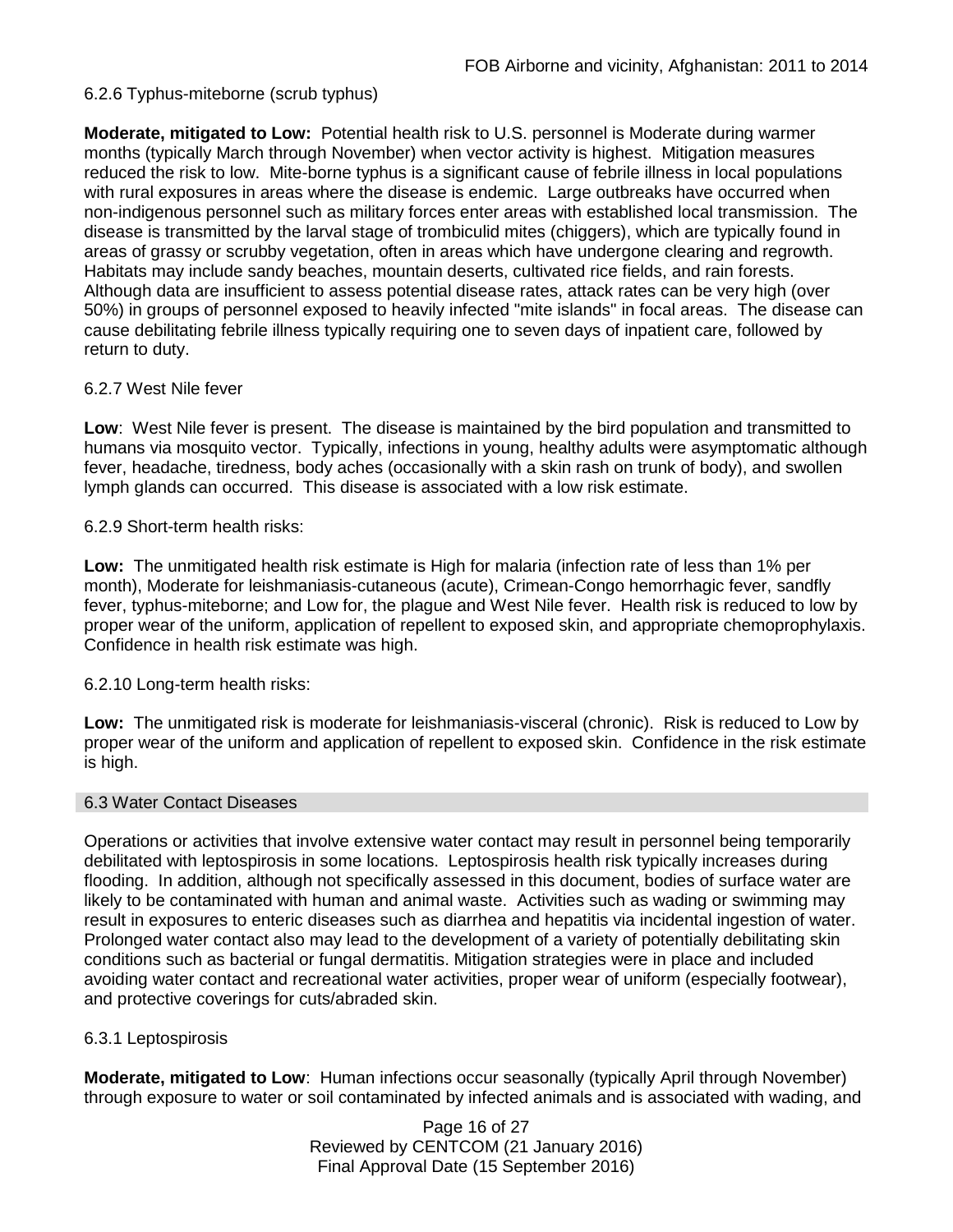swimming in contaminated, untreated open water. The occurrence of flooding after heavy rainfall facilitates the spread of the organism because as water saturates the environment *Leptospira* present in the soil passes directly into surface waters. *Leptospira* can enter the body through cut or abraded skin, mucous membranes, and conjunctivae. Infection may also occur from ingestion of contaminated water. The acute, generalized illness associated with infection may mimic other tropical diseases (for example, dengue fever, malaria, and typhus), and common symptoms include fever, chills, myalgia, nausea, diarrhea, cough, and conjunctival suffusion. Manifestations of severe disease can include jaundice, renal failure, hemorrhage, pneumonitis, and hemodynamic collapse. Recreational activities involving extensive water contact may result in personnel being temporarily debilitated with leptospirosis. Incidence could result in debilitating febrile illness typically requiring one to seven days of inpatient care, followed by return to duty; some cases may require prolonged convalescence. Mitigation strategies in place include avoiding water contact and recreational water activities; proper wear of uniform, especially footwear, and protective coverings for cuts/abraded skin. This disease is associated with a Moderate health risk estimate.

# 6.3.2 Short-term health risks:

**Low:** Unmitigated Health risk of leptospirosis is Moderate during warmer months. Mitigation measures reduce the risk to Low. Confidence in the health risk estimate is high.

# 6.3.3 Long-term health risks:

# **None identified based on available data.**

#### 6.4 Respiratory Diseases

Although not specifically assessed in this document, deployed U.S. forces may be exposed to a wide variety of common respiratory infections in the local population. These include influenza, pertussis, viral upper respiratory infections, viral and bacterial pneumonia, and others. The U.S. military populations living in close-quarter conditions are at risk for substantial person-to-person spread of respiratory pathogens. Influenza is of particular concern because of its ability to debilitate large numbers of unvaccinated personnel for several days. Mitigation strategies were in place and included routine medical screenings, vaccination, enforcing minimum space allocation in housing units, implementing head-to-toe sleeping in crowded housing units, implementation of proper personal protective equipment (PPE) when necessary for healthcare providers and detention facility personnel.

# 6.4.1 Tuberculosis (TB)

**Moderate, mitigated to Low:** Potential health risk to U.S. personnel is Moderate, mitigated to Low, year round. Transmission typically requires close and prolonged contact with an active case of pulmonary or laryngeal TB, although it also can occur with more incidental contact. The Army Surgeon General has defined increased risk in deployed Soldiers as indoor exposure to locals or third country nationals of greater than one hour per week in a highly endemic active TB region. Mitigation strategies include routine medical screenings; enforcing minimum space allocation in housing units; implementing head-to-toe sleeping in crowded housing units; and implementation of proper personal protective equipment (PPE), when necessary (treating active case, detainee operations). Additional mitigation included active case isolation in negative pressure rooms, where available.

## 6.4.2 Meningococcal meningitis

**Low:** Meningococcal meningitis poses a Low risk and is transmitted from person to person through droplets of respiratory or throat secretions. Close and prolonged contact facilitates the spread of this

> Page 17 of 27 Reviewed by CENTCOM (21 January 2016) Final Approval Date (15 September 2016)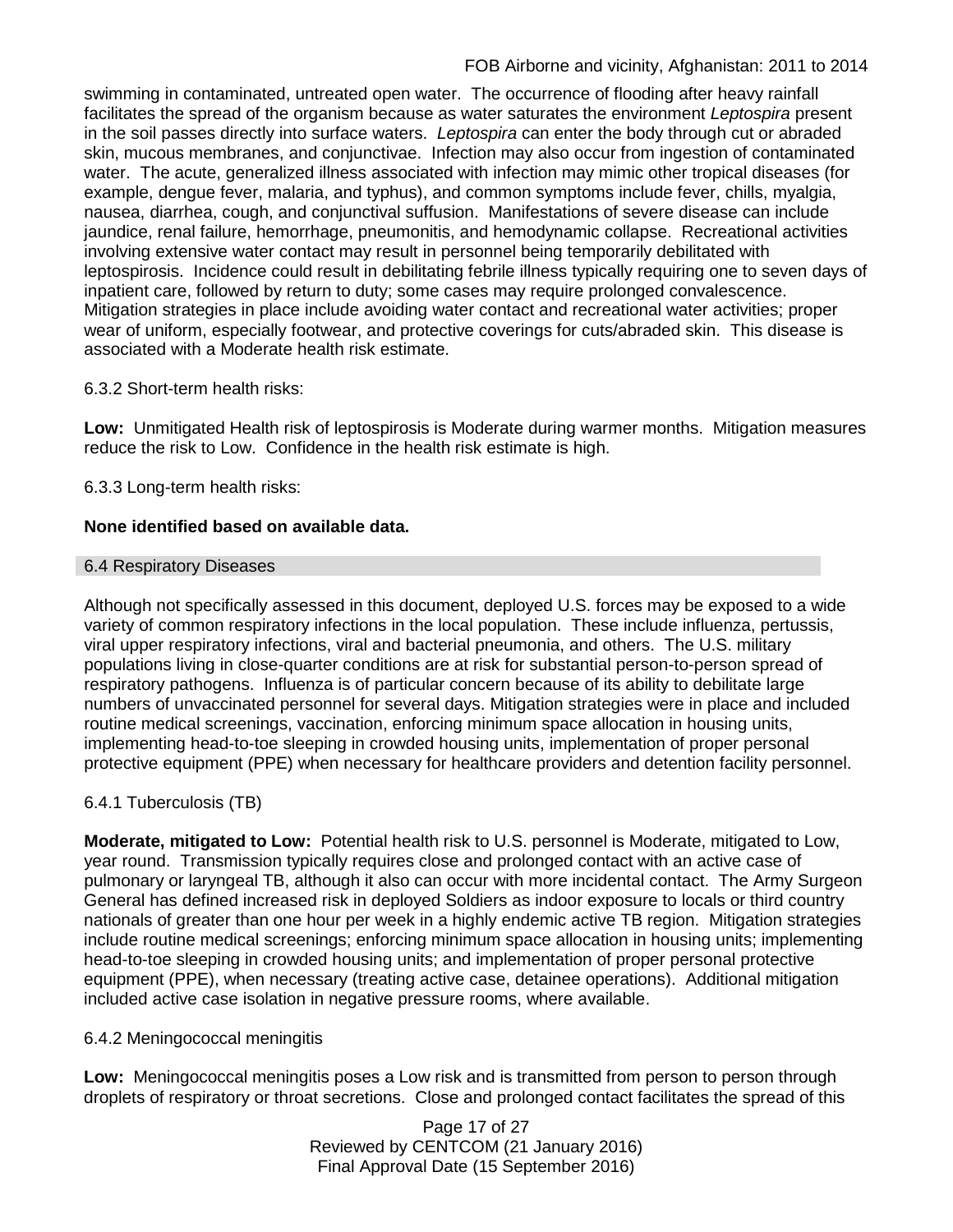disease. Meningococcal meningitis is potentially a very severe disease typically requiring intensive care; fatalities may occur in 5-15% of cases.

6.4.3 Short-term health risks:

**Low:** Moderate (TB) to Low (for meningococcal meningitis). Overall risk was reduced to Low with mitigation measures. Confidence in the health risk estimate is high.

6.4.4 Long-term health risks:

**None identified based on available data.** Tuberculosis is evaluated as part of the post deployment health assessment (PDHA). A TB skin test is required post-deployment if potentially exposed and is based upon individual service policies.

## 6.5 Animal-Contact Diseases

# 6.5.1 Rabies

**Moderate, mitigated to Low:** Rabies posed a year-round moderate risk. Occurrence in local animals was well above U.S. levels due to the lack of organized control programs. Dogs are the primary reservoir of rabies in Afghanistan, and a frequent source of human exposure. Rabies is transmitted by exposure to the virus-laden saliva of an infected animal, typically through bites, but could occur from scratches contaminated with the saliva. A U.S. Army Soldier deployed to Afghanistan from May 2010 to May 2011 died of rabies in New York on 31 August 2011 (Reference 7). Laboratory results indicated the Soldier was infected from contact with a dog while deployed. Although the vast majority (>99%) of persons who develop rabies disease will do so within a year after a risk exposure, there have been rare reports of individuals presenting with rabies disease up to six years or more after their last known risk exposure. Mitigation strategies included command emphasis of CENTCOM GO 1B, reduction of animal habitats, active pest management programs, and timely treatment of feral animal scratches/bites.

## 6.5.2 Anthrax

**Low:** Anthrax cases are rare in indigenous personnel, and pose a Low risk to U.S. personnel. Anthrax is a naturally occurring infection; cutaneous anthrax is transmitted by direct contact with infected animals or carcasses, including hides. Eating undercooked infected meat may result in contracting gastrointestinal anthrax. Pulmonary anthrax is contracted through inhalation of spores and is extremely rare. Mitigation measures included consuming approved food sources, proper food preparation and cooking temperatures, avoidance of animals and farms, dust abatement when working in these areas, vaccinations, and proper PPE for personnel working with animals.

## 6.5.3 Q-Fever

**Moderate, mitigated to Low:** Potential health risk to U.S. personnel is Moderate, but mitigated to Low, year round. Rare cases are possible among personnel exposed to aerosols from infected animals, with clusters of cases possible in some situations. Significant outbreaks (affecting 1-50%) can occur in personnel with heavy exposure to barnyards or other areas where animals are kept. Unpasteurized milk may also transmit infection. The primary route of exposure is respiratory, with an infectious dose as low as a single organism. Incidence could result in debilitating febrile illness, sometimes presenting as pneumonia, typically requiring one to seven days of inpatient care followed by return to duty. Mitigation strategies in place as listed in paragraph 6.5.2 except for vaccinations.

> Page 18 of 27 Reviewed by CENTCOM (21 January 2016) Final Approval Date (15 September 2016)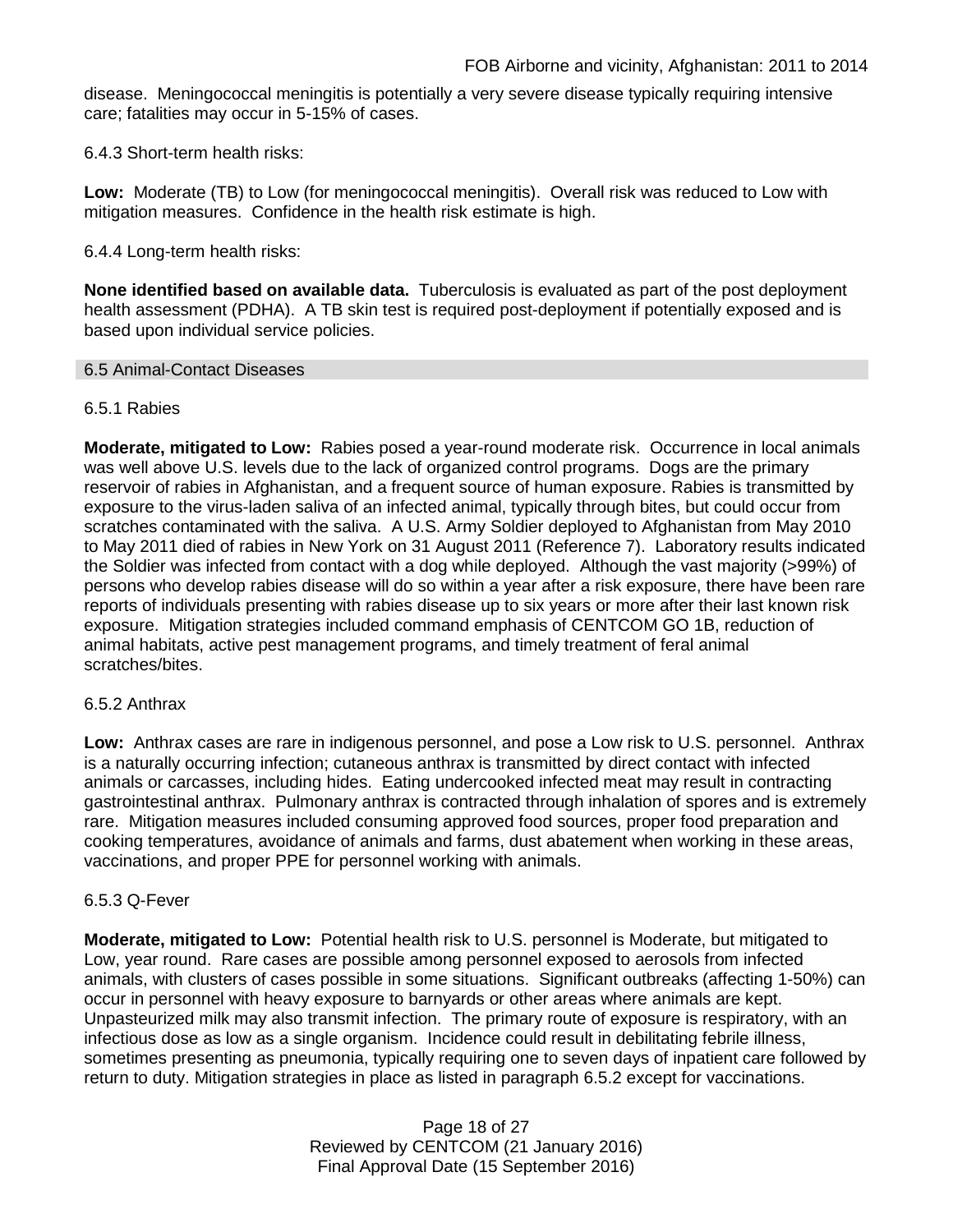# 6.5.4 H5N1 avian influenza

**Low:** Potential health risk to U.S. personnel is Low. Although H5N1 avian influenza (AI) is easily transmitted among birds, bird-to-human transmission is extremely inefficient. Human-to-human transmission appears to be exceedingly rare, even with relatively close contact. Extremely rare cases (less than 0.01% per month attack rate) could occur. Incidence could result in very severe illness with fatality rate higher than 50 percent in symptomatic cases. Mitigation strategies included avoidance of birds/poultry and proper cooking temperatures for poultry products.

# 6.5.5 Short-term health risks:

**Low:** The short-term unmitigated risk is Moderate for rabies, and Q-fever, to Low for anthrax, and H5N1 avian influenza. Mitigation measures reduced the overall risk to Low.Confidence in risk estimate is high.

6.5.6 Long-term health risks:

**Low:** A Low long term risk exists for rabies because, in rare cases, the incubation period for rabies can be several years.

# **7 Venomous Animal/Insect**

All information was taken directly from the Armed Forces Pest Management Board (Reference 8) and the Clinical Toxinology Resources web site from the University of Adelaide, Australia (Reference 9). The species listed below have home ranges that overlap the location of FOB Airborne and vicinity, and may present a health risk if they are encountered by personnel. See Section 9 for more information about pesticides and pest control measures.

# 7.1 Spiders

• *Latrodectus dahlia* (widow spider): Severe envenoming possible, potentially lethal. However, venom effects are mostly minor and even significant envenoming is unlikely to be lethal.

# 7.2 Scorpions

• *Androctonus amoreuxi,* and *Androctonus baluchicus*: Severe envenoming possible, potentially lethal. Severe envenoming may produce direct or indirect cardio toxicity, with cardiac arrhythmias, cardiac failure. Hypovolaemic hypotension possible in severe cases due to fluid loss through vomiting and sweating.

• *Buthacus striffleri*, *Compsobuthus afghanus*, *Compsobuthus rugosulus, Mesobuthus caucasicus, Mesobuthus eupeus, Mesobuthus macmahoni, Orthochirus afghanus*, *Orthochirus bicolor, Orthochirus pallidus,* and *Orthochirus scrobiculosus*: There are a number of dangerous Buthid scorpions, but there are also some known to cause minimal effects only. Without clinical data it is unclear where these species fit within that spectrum.

• *Hottentotta alticola*, and *Hottentotta saulcyi*: Moderate envenoming possible but unlikely to prove lethal. Stings by these scorpions are likely to cause only short lived local effects, such as pain, without systemic effects.

## 7.3 Snakes

Page 19 of 27 Reviewed by CENTCOM (21 January 2016) Final Approval Date (15 September 2016)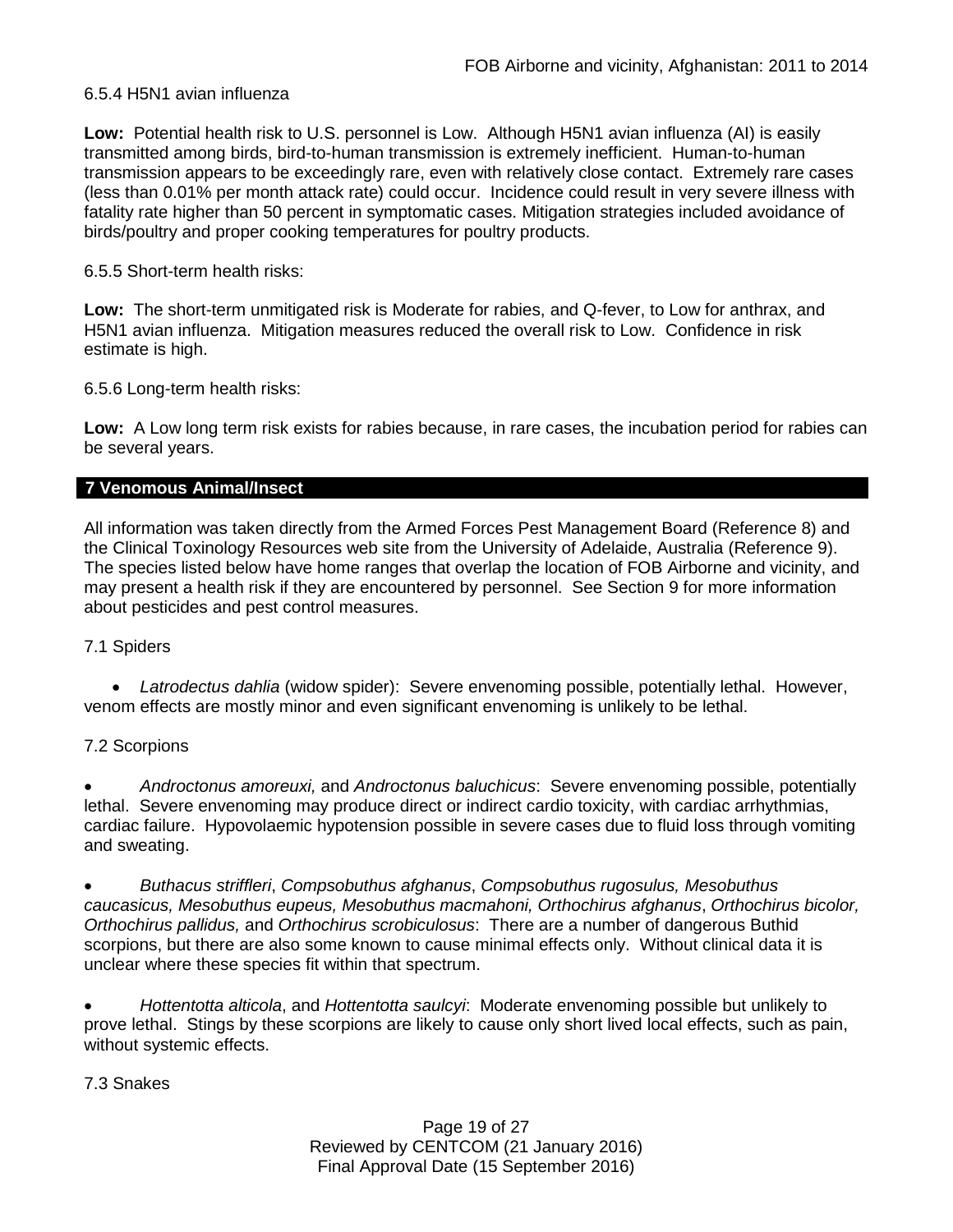• *Echis carinatus multisquamatus* (central Asian saw-scaled viper), *Gloydius halys* (Haly's pit viper): Severe envenoming possible, potentially lethal. Bites may cause moderate to severe coagulopathy and haemorrhagins causing extensive bleeding.

• *Macrovipera lebetina obtuse* (Levantine viper) and *Macrovipera lebetina turanica* (Levantine viper): Severe envenoming possible, potentially lethal. Bites may cause mild to severe local effects, shock & coagulopathy.

7.4 Short-term health risk:

**Low.** If encountered, effects of venom vary with species from mild localized swelling (e.g., widow spider) to potentially lethal effects (e.g., *Androctonus baluchicus*). See effects of venom above. Mitigation strategies included avoiding contact, proper wear of uniform (especially footwear), and timely medical treatment. Confidence in the health risk estimate is low (Reference 4, Table 3-6).

7.5 Long-term health risk:

# **None identified.**

# **8 Heat/Cold Stress**

## 8.1 Heat

Summer (June - September) monthly mean temperatures range from 64 degrees Fahrenheit (°F) to 73°F with an average temperature of 69°F based on historical climatological data from the U.S. Air Force Combat Climatology Center, 14<sup>th</sup> Weather Squadron. The health risk of heat stress/injury based on temperatures alone is Low (< 78°F) from September – June, Moderate (78-81.9°F) in August, and high (82-87.9°F) in July. However, work intensity and clothing/equipment worn pose greater health risk of heat stress/injury than environmental factors alone (Reference 10). Managing risk of hot weather operations included monitoring work/rest periods, proper hydration, and taking individual risk factors (e.g., acclimation, weight, and physical conditioning) into consideration. Risk of heat stress/injury was reduced with preventive measures

8.1.1 Short-term health risk:

**Low to High, mitigated to Low.** Risk of heat injury in unacclimatized or susceptible populations (older, previous history of heat injury, poor physical condition, underlying medical/health conditions), and those under operational constraints (equipment, PPE, vehicles) is High in July, Moderate in August, and Low from September – June. The risk of heat injury was reduced to low through preventive measures such as work/rest cycles, proper hydration and nutrition, and monitoring WBGT. Confidence in the health risk estimate is low (Reference 4, Table 3-6).

## 8.1.2 Long-term health risk:

**Low.** However, the risk may be greater for certain susceptible persons–those older (i.e., greater than 45 years), in lesser physical shape, or with underlying medical/health conditions. Long-term health implications from heat injuries are rare but may occur, especially from more serious injuries such as heat stroke. It is possible that high heat in conjunction with various chemical exposures may increase long-term health risks, though specific scientific evidence is not conclusive. Confidence in these risk estimates is low (Reference 4, Table 3-6).

8.2 Cold

Page 20 of 27 Reviewed by CENTCOM (21 January 2016) Final Approval Date (15 September 2016)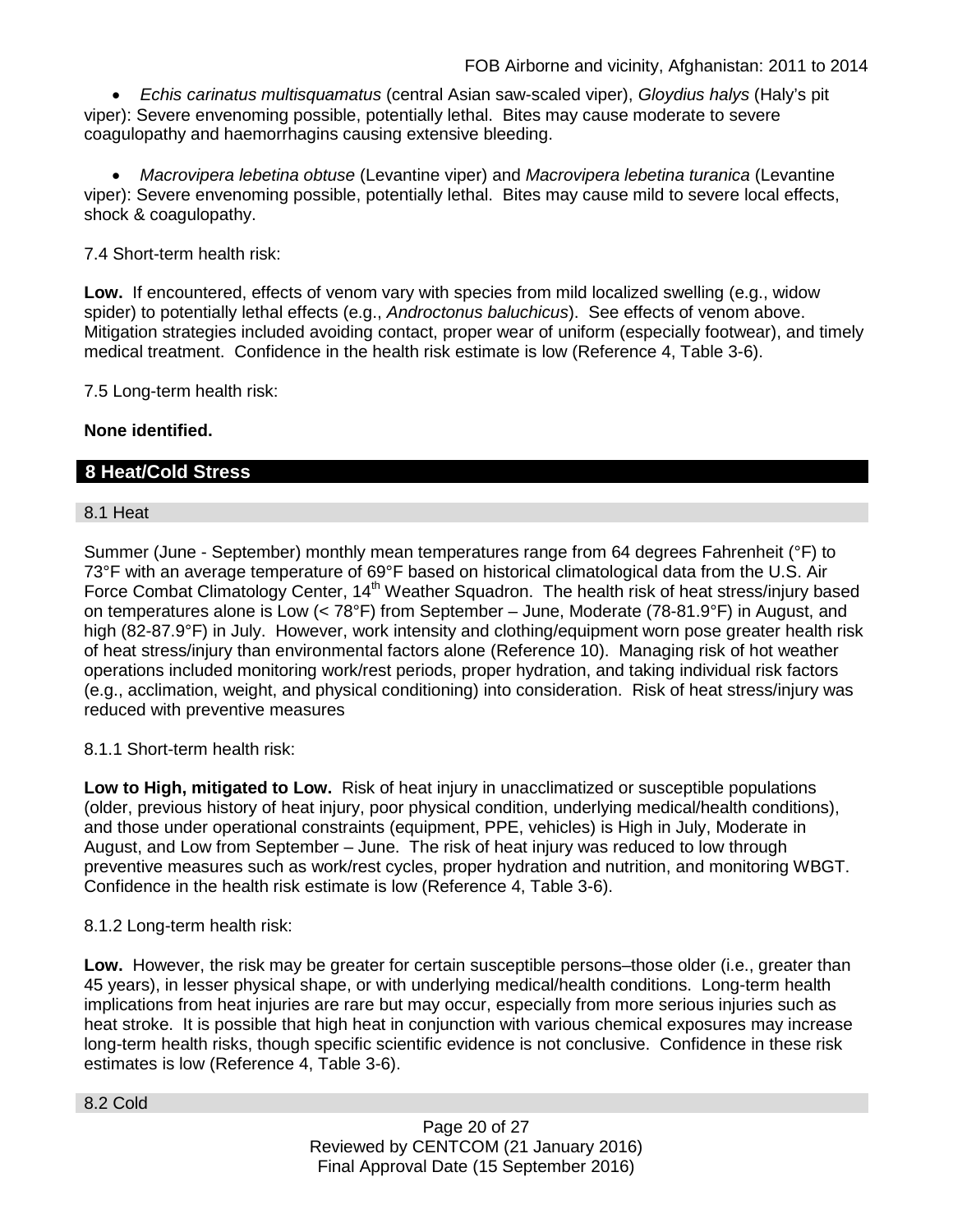# 8.2.1 Short-term health risks:

Winter (December - March) temperatures range from 26°F to 43°F with an average temperature of 34°F based on historical climatological data from the U.S. Air Force Combat Climatology Center, 14<sup>th</sup> Weather Squadron. Because even on warm days a significant drop in temperature after sunset by as much as 40 °F can occur, there is a risk of cold stress/injury from October to April. The risk assessment for Non-Freezing Cold Injuries (NFCI), such as chilblain, trench foot, and hypothermia, is Low based on historical temperature and precipitation data. Frostbite is unlikely to occur because temperatures rarely drop below freezing. However, personnel may encounter significantly lower temperatures during field operations at higher altitudes. As with heat stress/injuries, cold stress/injuries are largely dependent on operational and individual factors instead of environmental factors alone (Reference 10).

**Low.** The health risk of cold injury is Low. Confidence in the health risk estimate is medium.

8.2.2 Long-term health risk:

**Low.** The health risk of cold injury is Low. Confidence in the health risk estimate is high.

# **9 Noise**

## 9.1 Continuous

No specific hazard sources were documented in the DOEHRS or MESL from the 22 September 2011 through 31 December 2014.

9.1.1 Short-term health risks:

## **Not evaluated.**

9.1.2 Long-term health risks:

## **Not evaluated.**

## 9.2 Impulse

No specific hazard sources were documented in the DOEHRS or MESL from the 22 September 2011 through 31 December 2014 timeframe.

9.2.1 Short-term health risks:

## **Not evaluated**.

9.2.2 Long-term health risks:

# **Not evaluated**.

# **10 Unique Incidents/Concerns**

10.1 Potential environmental contamination sources

Page 21 of 27 Reviewed by CENTCOM (21 January 2016) Final Approval Date (15 September 2016)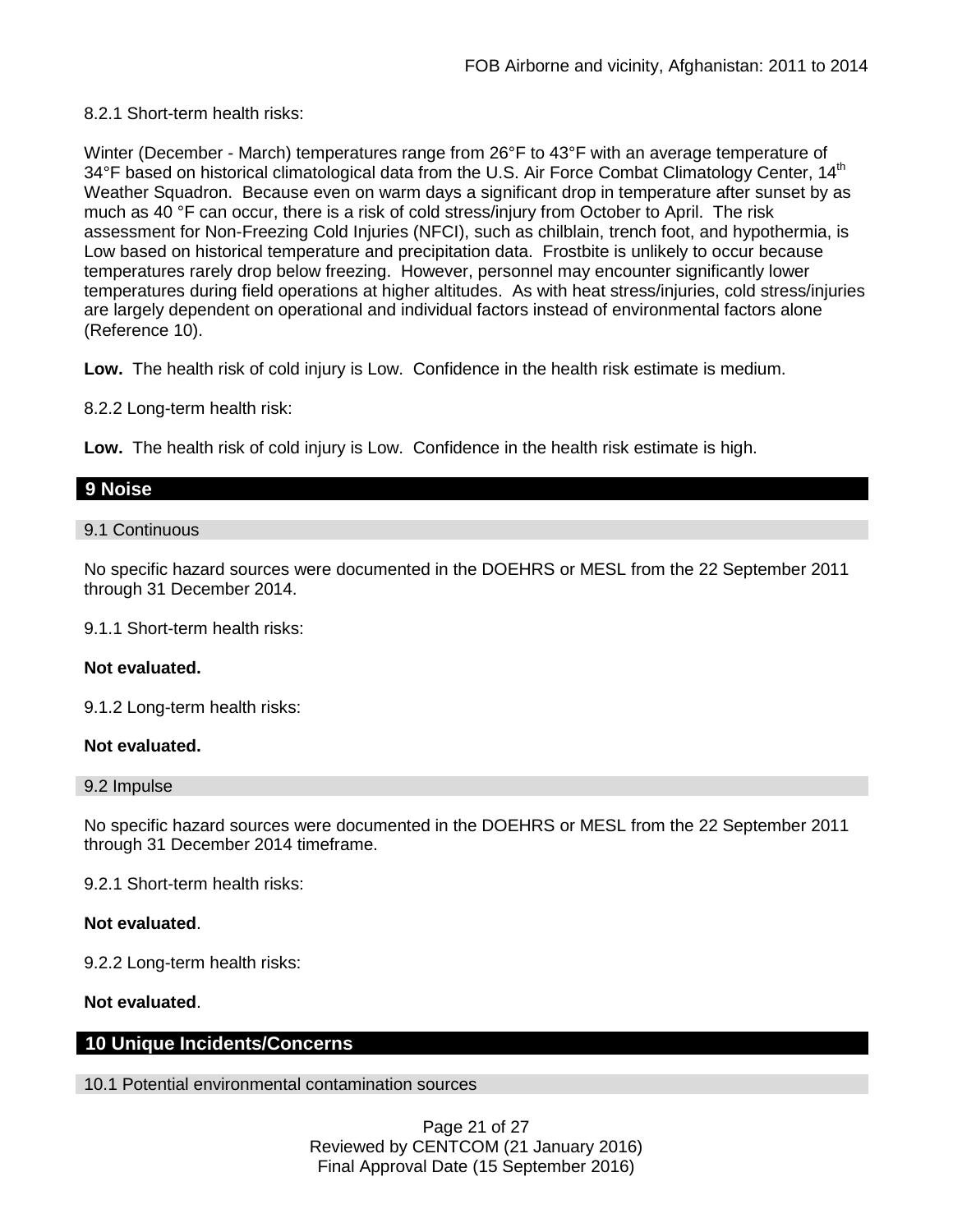DoD personnel are exposed to various chemical, physical, ergonomic, and biological hazards in the course of performing their mission. These types of hazards depend on the mission of the unit and the operations and tasks which the personnel are required to perform to complete their mission. The health risk associated with these hazards depends on a number of elements including what materials are used, how long the exposure last, what is done to the material, the environment where the task or operation is performed, and what controls are used. The hazards can include exposures to heavy metal particulates (e.g., lead, cadmium, manganese, chromium, and iron oxide), solvents, fuels, oils, and gases (e.g., carbon monoxide, carbon dioxide, oxides of nitrogen, and oxides of sulfur). Most of these exposures occur when performing maintenance task such as painting, grinding, welding, engine repair, or movement through contaminated areas. Exposures to these occupational hazards can occur through inhalation (air), skin contact, or ingestion; however exposures through air are generally associated with the highest health risk.

# 10.2 Waste Sites/Waste Disposal

Solid waste and wastewater from COP Carwile was transported off site by local nationals. An unknown portion of the transported solid waste was burned by local nationals in a nearby off-site burn pit (References 12, 13, 14, 15, and 16).

Solid waste and wastewater from Chak was managed by Service members. An unknown portion of the solid waste was burned in an on-site burn pit (References 17 and 18).

Solid waste and wastewater from COP Conlon, COP Dash-E-Towp, COP Garda, COP Sanchez, and JSS Karimdad were transported off site by local nationals (References 19, 20, 21, 22, 23, 24, 25, 26, 27, 28, 29, 30, 31, 32, 33, 34, and 35). A portion of the transported solid waste from COP Garda and COP Sanchez was burned in off-site burn pits.

10.2.1 Short and long-term health risks:

**Not evaluated.** Data was insufficient to assess risk from these potential hazard sources.

## 10.3 Fuel/petroleum products/industrial chemical spills

No specific hazard sources were documented in the DOEHRS or MESL from the 22 September 2011 through 31 December 2014 timeframe.

# 10.4 Pesticides/Pest Control:

The health risk of exposure to pesticide residues is considered within the framework of typical residential exposure scenarios, based on the types of equipment, techniques, and pesticide products that have been employed, such as enclosed bait stations for rodenticides, various handheld equipment for spot treatments of insecticides and herbicides, and a number of ready-to-use (RTU) methods such as aerosol cans and baits. The control of rodents required the majority of pest management inputs, with the acutely toxic rodenticides staged as solid formulation lethal baits placed in tamper-resistant bait stations indoors and outdoors throughout cantonment areas. Nuisance insects, including biting and stinging insects such as bees, wasps, and ants, also required significant pest management inputs. Use of pesticides targeting against these pests generally involved selection of compounds with low mammalian toxicity and short-term residual using pinpoint rather than broadcast application techniques. No specific hazard sources were documented in DOEHRS or MESL. Monthly pesticide application reports in the MESL for FOB Airborne and COP Sanchez (22 September 2011 through 31 December 2014) list the usage of pesticides on the site. For each pesticide product applied during this period, the EPA approved label has been archived, providing a framework of how each pesticide was handled and

> Page 22 of 27 Reviewed by CENTCOM (21 January 2016) Final Approval Date (15 September 2016)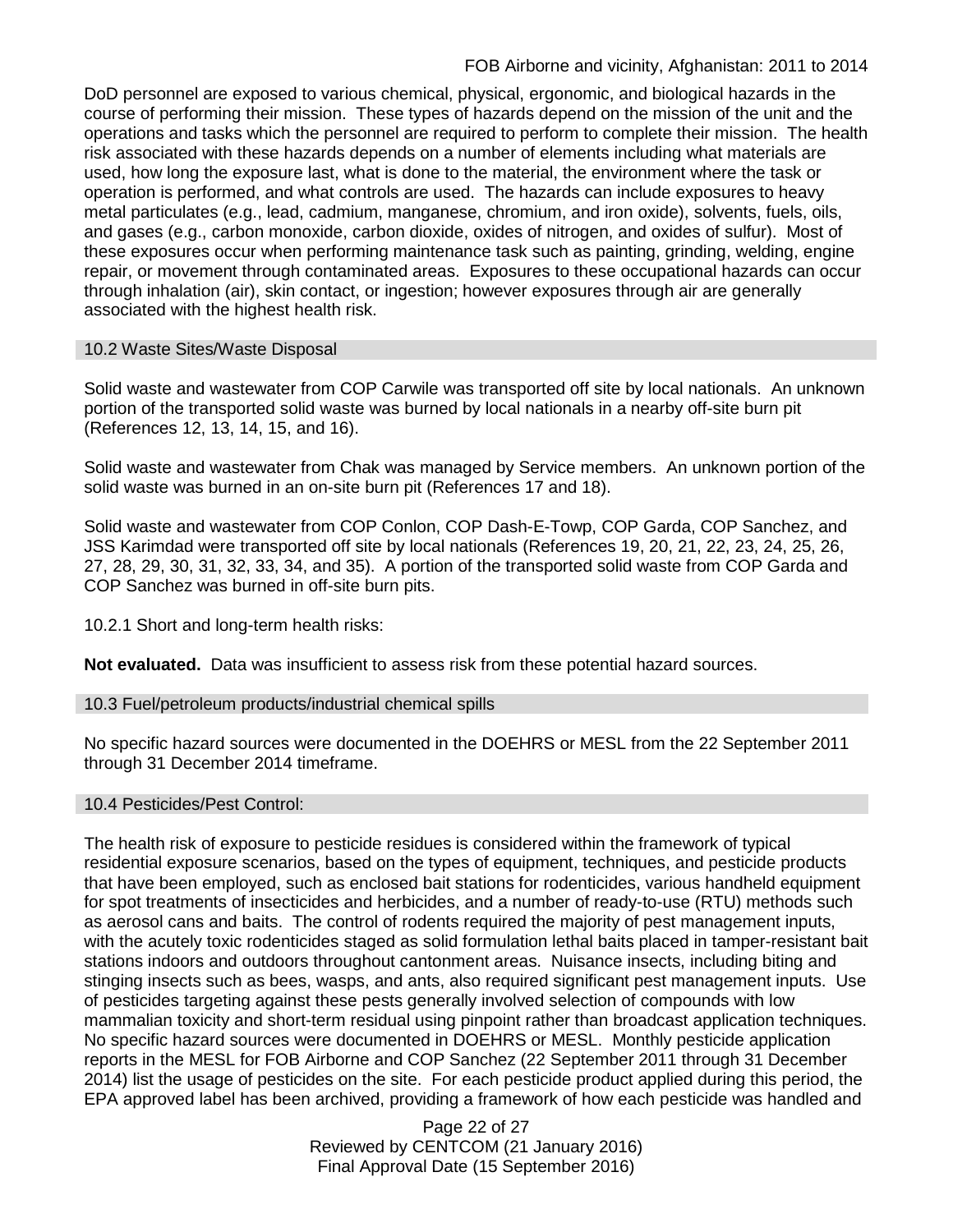applied (see below).

# 10.4.1 Rodenticides

At FOB Airborne and COP Sanchez bromadiolone and brodifacoum were used to control rodents.

## 10.4.2 Insecticides

Insecticides used to control ants, bed bugs, flies, mosquitoes, and spiders include: ß-cyfluthrin, *Bacillus thuringiensis* subspecies *israelensis*, pyrethrins, piperonyl butoxide, imidacloprid, Z-9 tricosene, and hydramethylnon.

Insecticides used to control flies at COP Sanchez include: imidacloprid, methomyl, polybutylenes, polyisobutylenes, and Z-9 tricosene.

# 10.4.3 Short-term and long-term health risks

No specific hazard sources were documented in the DOEHRS or MESL from the 22 September 2011 through 31 December 2014 timeframe.

## 10.5 Asbestos

No specific hazard sources were documented in the DOEHRS or MESL from the 22 September 2011 through 31 December 2014 timeframe.

## 10.6 Lead Based Paint

No specific hazard sources were documented in the DOEHRS or MESL from the 22 September 2011 through 31 December 2014 timeframe.

## 10.7 Burn Pit

While not specific to FOB Airborne and vicinity, the consolidated epidemiological and environmental sampling and studies on burn pits that have been conducted as of the date of this publication have been unable to determine whether an association does or does not exist between exposures to emissions from the burn pits and long-term health effects (Reference 11). The Institute of Medicine committee's (Reference 11) review of long-term health consequences of exposure to burn pits in Iraq and Afghanistan suggests that service in Iraq or Afghanistan (i.e., a broader consideration of air pollution than exposure only to burn pit emissions) may be associated with long-term health effects, particularly in susceptible (e.g., those who have asthma) or highly exposed subpopulations, such as those who worked at or near the burn pit. Such health effects would be due mainly to high ambient concentrations of PM from both natural and anthropogenic sources, including military sources. If that broader exposure to air pollution turns out to be relevant, potentially related health effects of concern are respiratory and cardiovascular effects and cancer. Susceptibility to the PM health effects could be exacerbated by other exposures, such as stress, smoking, local climatic conditions, and co-exposures to other chemicals that affect the same biologic or chemical processes. Individually, the chemicals measured at burn pit sites in the study were generally below concentrations of health concern for general populations in the U.S. However, the possibility of exposure to mixtures of the chemicals raises the potential for health outcomes associated with cumulative exposure to combinations of the constituents of burn pit emissions and emissions from other sources.

10.7.1 Particulate matter, less than 10 micrometers  $(PM_{10})$ 

Page 23 of 27 Reviewed by CENTCOM (21 January 2016) Final Approval Date (15 September 2016)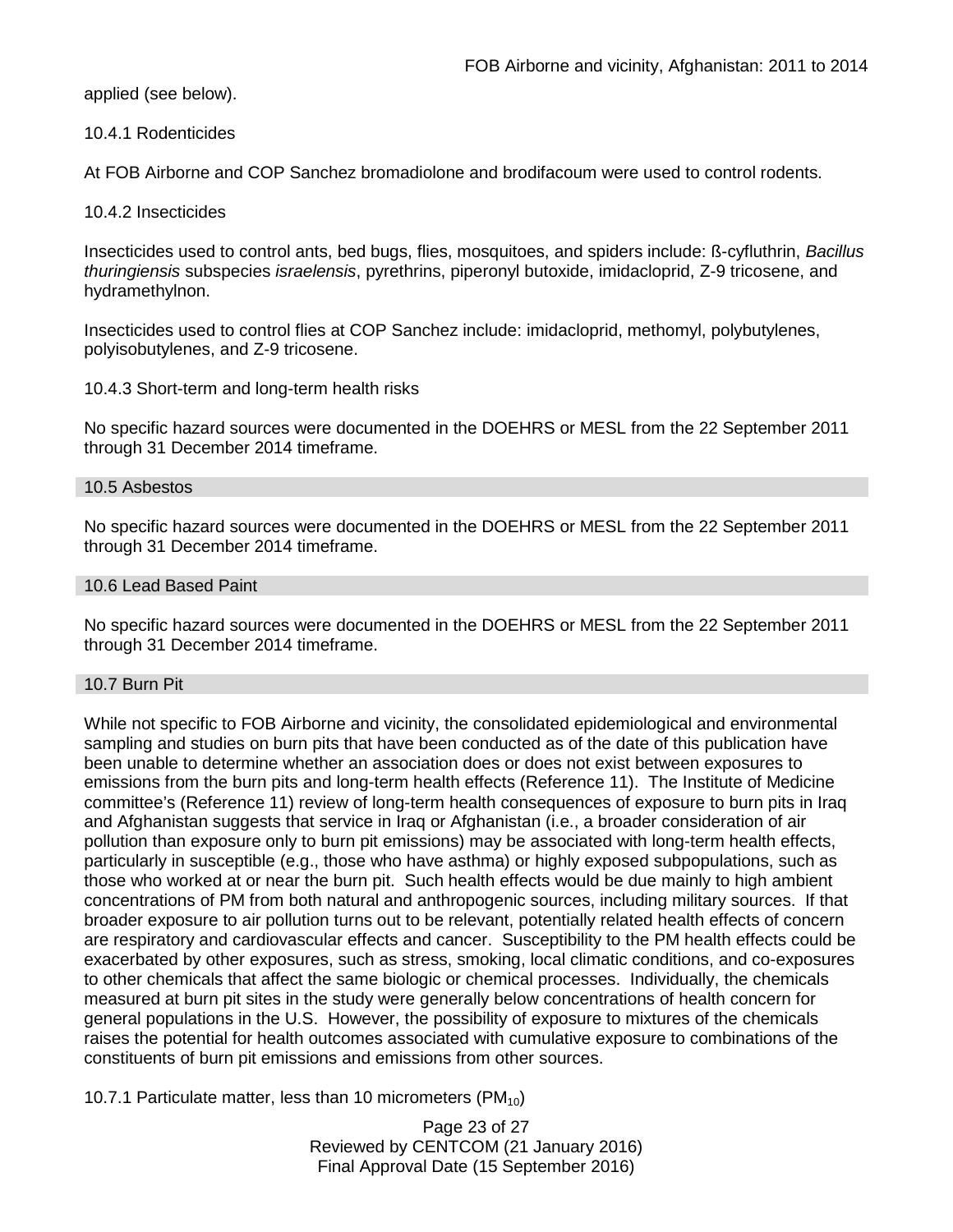10.7.2 Exposure Guidelines:

Short Term (24-hour)  $PM_{10}$  ( $\mu$ g/m<sup>3</sup>):

): Long-term PM<sub>10</sub> MEG ( $\mu$ g/m<sup>3</sup>):

- Negligible MEG = 250 **•** Not defined and not available.
- Marginal MEG  $= 420$
- Critical MEG  $= 600$

10.7.2.1 Sample data/Notes:

COP Garda: A total of one valid  $PM_{10}$  air sample identified with burn pits was collected from 2011– 2014. The 24-hour PM<sub>10</sub> concentration was 29  $\mu$ g/m<sup>3</sup>.

COP Sanchez: A total of one valid  $PM_{10}$  air sample identified with burn pits was collected from 2011– 2014. The 24-hour PM<sub>10</sub> concentration was 18  $\mu$ g/m<sup>3</sup>.

COP Carwile: A total of one valid  $PM_{10}$  air sample identified with burn pits was collected from 2011– 2014. The 24-hour PM<sub>10</sub> concentration was 44  $\mu$ g/m<sup>3</sup>.

10.7.2.2 Short-term health risks:

# **There were insufficient data with which to characterize short-term health risk from exposure to PM10, however no parameters exceeded short-term MEGs.**

10.7.2.3 Long-term health risk:

**Not Evaluated-no available health guidelines**. The EPA has retracted its long-term NAAQS for PM<sub>10</sub> due to an inability to clearly link chronic health effects with chronic  $PM_{10}$  exposure levels.

10.7.3 Particulate matter, less than 2.5 micrometers (PM $_{2.5}$ )

10.7.4 Exposure Guidelines

Short Term (24-hour)  $PM_{2.5}$  ( $\mu$ g/m<sup>3</sup>):

- 
- Marginal MEG = 250 Marginal MEG = 65
- Critical MEG  $= 500$

10.7.4.1 Sample data/Notes:

): Long-term PM<sub>2.5</sub> MEG (µg/m<sup>3</sup>):

- Negligible MEG = 65 Negligible MEG = 15
	-

Chak and COP Dash-E-Towp: A total of one valid  $PM<sub>2.5</sub>$  air sample identified with burn pits was collected from 2011–2014. The 24-hour PM<sub>2.5</sub> concentration was 28  $\mu$ g/m<sup>3</sup>.

COP Carwile: A total of one valid  $PM<sub>2.5</sub>$  air sample identified with burn pits was collected from 2011– 2014. The 24-hour PM<sub>2.5</sub> concentration was 25  $\mu$ g/m<sup>3</sup>.

10.7.4.2 Short-term health risks:

# **There were insufficient data with which to characterize short-term health risk from exposure to PM2.5, however no parameters exceeded short-term MEGs.**

Page 24 of 27 Reviewed by CENTCOM (21 January 2016) Final Approval Date (15 September 2016)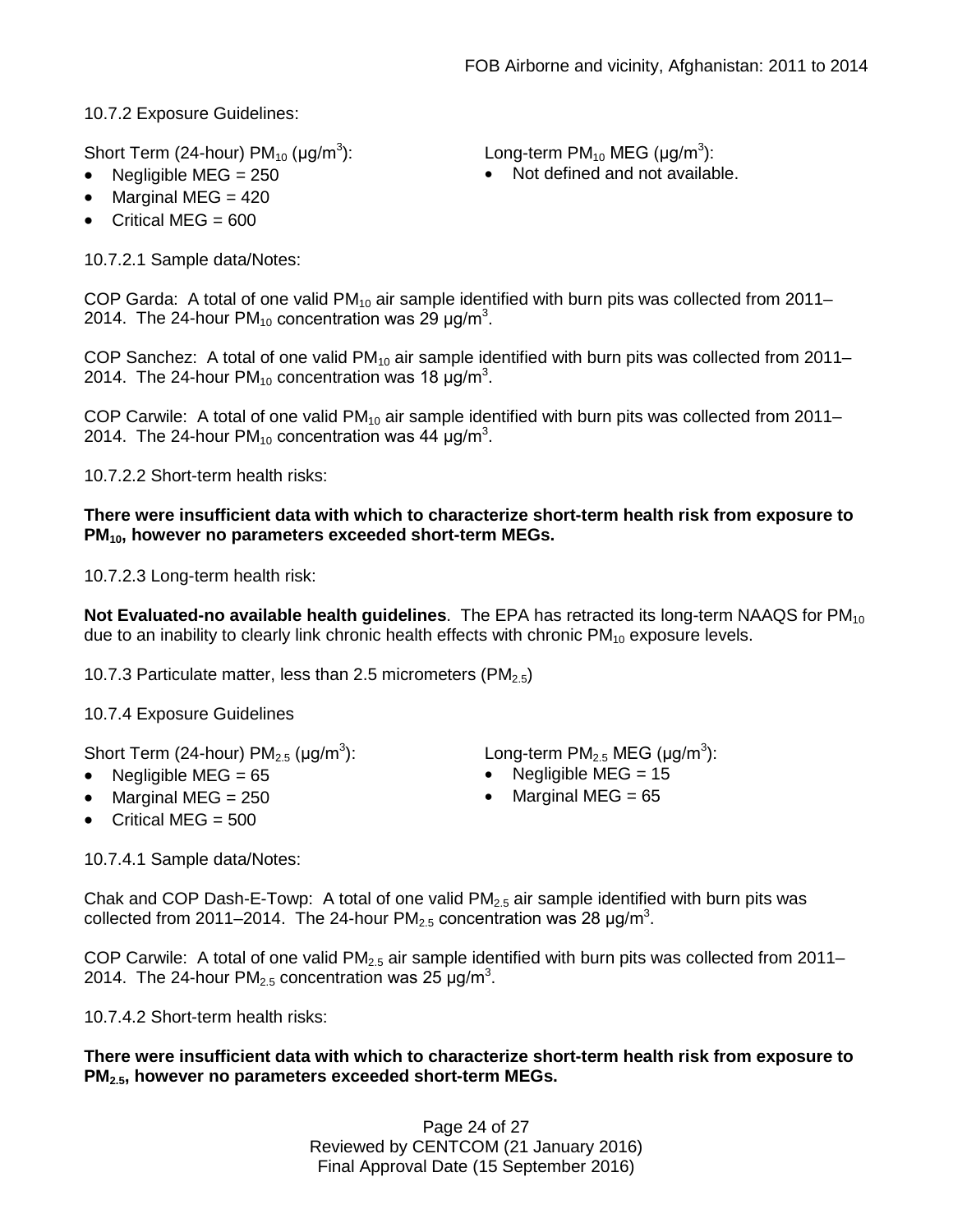10.7.4.3 Long-term health risks:

**There were insufficient data with which to characterize long-term health risk from exposure to PM2.5.**

10.7.5 Volatile Organic Compounds (VOCs) and Semi-Volatile Organic Compounds (SVOCs)

10.7.5.1 Sample data/Notes:

COP Carwile: A total of one valid VOC and SVOC air sample identified with burn pits was collected in COP Carwile from 2011 to 2014. No VOCs or SVOCs were detected.

COP Dash-E-Towp: A total of one valid VOC and SVOC air samples was collected in COP Dash-E-Towp from 2011 to 2014. No VOCs or SVOCs were detected.

10.7.5.2 Short-term and long-term health risks:

**There were insufficient data with which to characterize short-term and long-term health risk from exposure to VOCs and SVOCs, however no parameters exceeded 1-year MEGs.**

# **11 References[1](#page-24-0)**

 $\overline{a}$ 

- 1. Defense Occupational and Environmental Health Readiness System Industrial Hygiene at https://doehrs-ih.csd.disa.mil/Doehrs/. Department of Defense (DoD) Instruction 6490.03, *Deployment Health*, 2006.
- 2. DoDI 6055.05, Occupational and Environmental Health, 2008.
- 3. Joint Staff Memorandum (MCM) 0017-12, Procedures for Deployment Health Surveillance, 2012.
- 4. USAPHC TG230, June 2013 Revision.
- 5. DoD MESL Data Portal: https://mesl.apgea.army.mil/mesl/.Some of the data and reports used may be classified or otherwise have some restricted distribution.
- 6. Modification 12 to United States Central Command Individual Protection and Individual Unit Deployment Policy, 02 December 2013.

<span id="page-24-0"></span><sup>1</sup> NOTE. The data are currently assessed using the 2013 TG230. The general method involves an initial review of the data which eliminates all chemical substances not detected above 1-yr negligible MEGs. Those substances screened out are not considered acute or chronic health hazards so are not assessed further. For remaining substances, acute and chronic health effects are evaluated separately for air water (soil is only evaluated for long term risk). This is performed by deriving separate short-term and long term population exposure level and estimates (referred to as population exposure point concentrations (PEPC)) that are compared to MEGs derived for similar exposure durations. If less than or equal to negligible MEG the risk is Low. If levels are higher than negligible then there is a chemical-specific toxicity and exposure evaluation by appropriate SMEs, which includes comparison to any available marginal, critical or catastrophic MEGs. For drinking water 15 L/day MEGs are used for the screening while site specific 5-15 L/day are used for more detailed assessment. For nondrinking water (such as that used for personal hygiene or cooking) the 'consumption rate' is limited to 2 L/day (similar to the EPA) which is derived by multiplying the 5 L/day MEG by a factor of 2.5. This value is used to conservatively assess non drinking uses of water.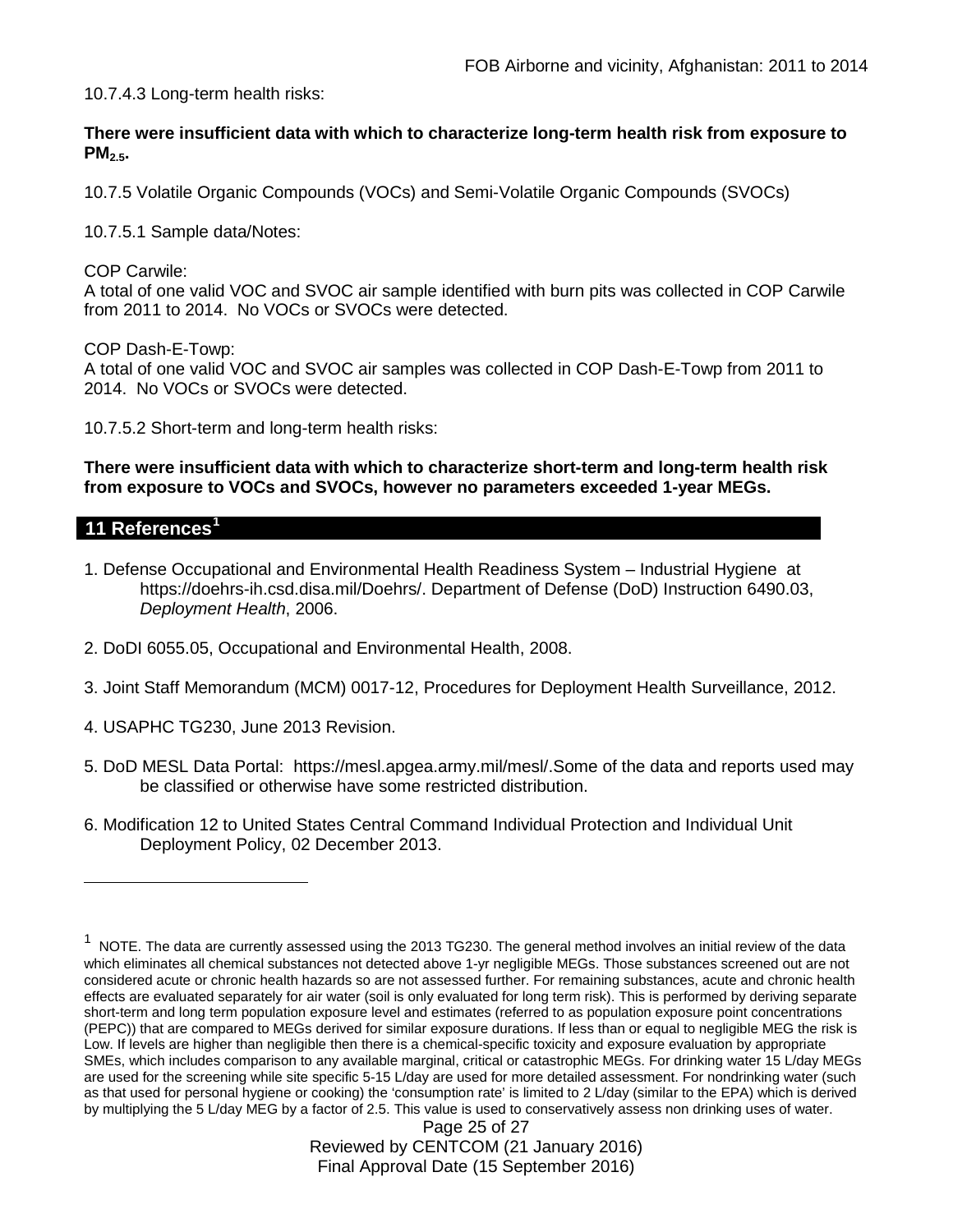- 7. CDC. 2012. Morbidity and Mortality Weekly Report. Imported Human Rabies in a U.S. Army Soldier. May 4, 2012. 61(17); 302-305.
- 8. Armed Forces Pest Management Board: http://www.afpmb.org/content/venomous-animalscountry#Afghanistan. U.S. Army Garrison - Forest Glen, Silver Spring, MD.
- 9. Clinical Toxinology Resources: http://www.toxinology.com/. University of Adelaide, Australia.
- 10. Goldman RF. 2001. Introduction to heat-related problems in military operations. In: Textbook of military medicine: medical aspects of harsh environments Vol. 1, Pandolf KB, and Burr RE (Eds.), Office of the Surgeon General, Department of the Army, Washington DC.
- 11. IOM (Institute of Medicine). 2011. Long-term health consequences of exposure to burn pits in Iraq and Afghanistan. Washington, DC: The National Academies Press.
- 12. Preventive Medicine Base Camp Assessment COP Carwile/Soultan Kheyl. 11 December 2011. Alpha Co TF Bobcat.
- 13. Preventive Medicine Base Camp Assessment COP Carwile/Soultan Kheyl. 02 October 2011. TF **Storm**
- 14. Preventive Medicine Base Camp Assessment COP Carwile/Soultan Kheyl. 23 February 2012. Alpha Co TF Bobcat.
- 15. Preventive Medicine Base Camp Assessment COP Carwile/Soultan Kheyl. 28 March 2012. Alpha Co TF Bobcat.
- 16. Preventive Medicine Base Camp Assessment COP Carwile/Soultan Kheyl. 27 May 2012. Alpha Co TF Bobcat.
- 17. Preventive Medicine Base Camp Assessment Chak DC. 11 November 2011. 3/1 IBCT AD Bulldog.
- 18. Preventive Medicine Base Camp Assessment Chak DC. 9 March 2012. 3/1 IBCT AD Bulldog.
- 19. Preventive Medicine Base Camp Assessment COP Conlon. 18 December 2011. 1-13<sup>th</sup> CAV Blackhawk Co.
- 20. Preventive Medicine Base Camp Assessment COP Conlon. 20 October 2011. 1-13<sup>th</sup> CAV Blackhawk Co.
- 21. Preventive Medicine Base Camp Assessment COP Dashe Towp. 5 November 2011. HHB 4-1 FA.
- 22. Preventive Medicine Base Camp Assessment COP Dashe Towp. 27 October 2011. HHB 4-1 FA.
- 23. Preventive Medicine Base Camp Assessment COP Dashe-Towp. 22 September 2011. 4/10<sup>th</sup> MTN.
- 24. Preventive Medicine Base Camp Assessment COP Dashe Towp. 7 June 2012. 2-5 INF.
- 25. Preventive Medicine Base Camp Assessment COP Dashe Towp. 29 January. 2-5 INF.

Page 26 of 27 Reviewed by CENTCOM (21 January 2016) Final Approval Date (15 September 2016)